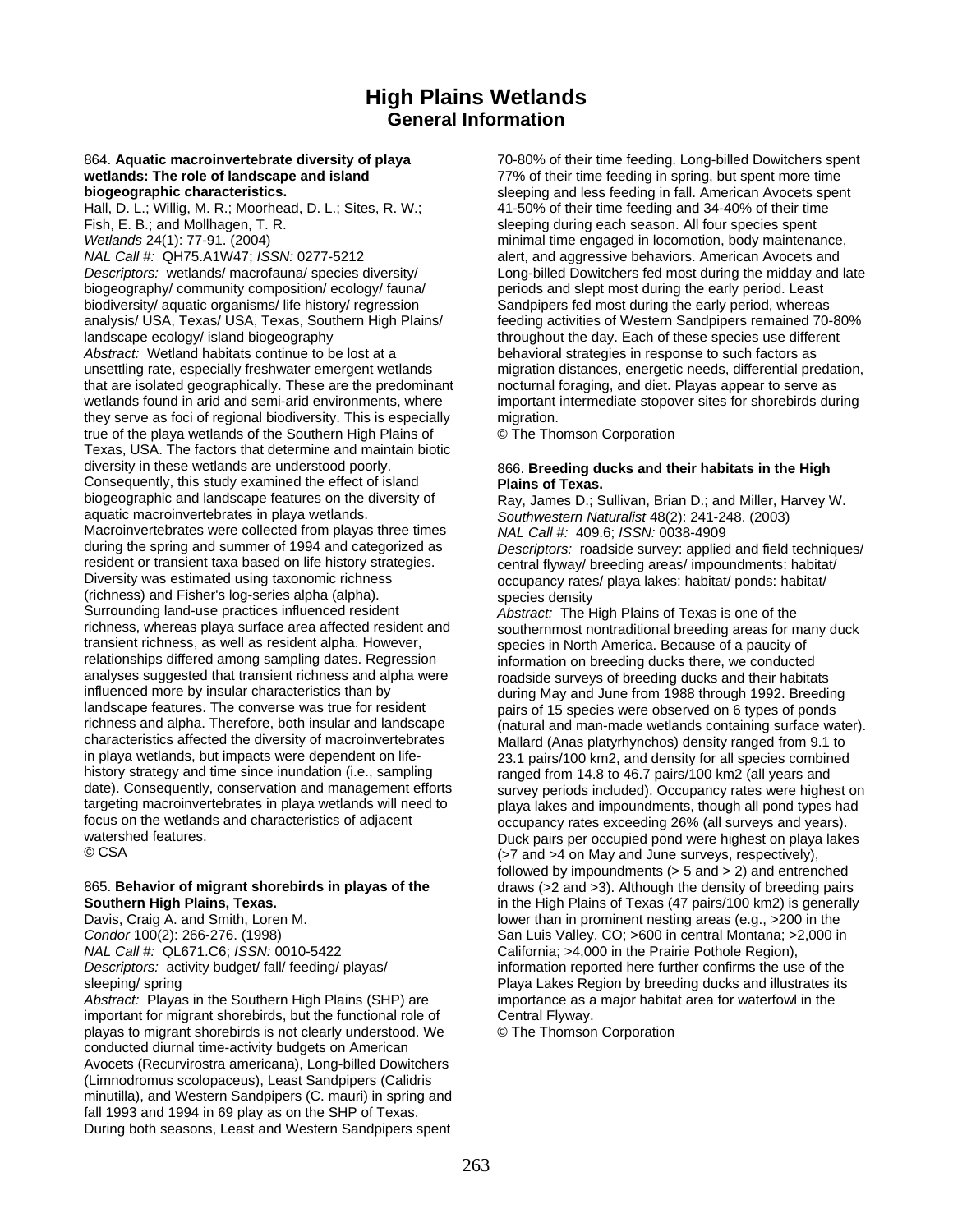### 867. **Composition of seed banks along an elevational gradient in playa wetlands.**

Haukos, D. A. and Smith, L. M. *Wetlands* 14(4): 301-307. (1994) *NAL Call #:* QH75.A1W47; *ISSN:* 0277-5212 *Descriptors:* wetlands/ seeds/ vegetation/ water level fluctuations/ soil water/ elevation/ species composition/ aquatic plants/ playas/ seed banks/ gradients/ community composition/ resource management/ water levels/ eolian transport/ vegetation cover/ plant reproductive structures/ USA, Texas/ seed banks/ gradients/ community composition/ eolian transport/ vegetation cover/ resource management/ water levels/ plant reproductive structures/ water level fluctuations/ soil water/ elevation/ playas/ vegetation/ species composition

*Abstract:* We analyzed the composition of seed banks along an elevational gradient (0-1 m) in playa wetlands of the Southern High Plains of Texas. Differing seed-bank composition along such a gradient may be one mechanism in the determination of vegetation structure in wetlands. We used the seedling-emergence technique under moist-soil and submerged treatments to ascertain the composition of seed banks in 8 playas. There were no differences (P > 0.05) in overall or common species seedling densities along the elevational gradient. Fluctuating water levels in a relatively shallow wetland, combined with the short linear distance of the gradient into a flat bottom, results in the uniform distribution of seed in playas. Additionally, wind action during periods when playas are dry may serve to distribute seeds throughout the wetland. Structure of vegetation in playas is determined principally by the varying soil moisture regime, which regulates composition of species germinating when other environmental conditions are suitable. When environmental conditions, including soilmoisture content, are appropriate for germination, each species in the seed bank could potentially be found throughout the wetland. When managing playas for specific plant species through manipulation of soil moisture, we can expect a comparable species response to similar treatments anywhere in the playa. © CSA

## 868. **Ecology and management of migrant shorebirds in the Playa Lakes Region of Texas.**

Davis, Craig A. and Smith, Loren M. *Wildlife Monographs*(140): 1-45. (1998) *NAL Call #:* 410 W64; *ISSN:* 0084-0173 *Descriptors:* body size/ diet/ feeding ecology/ habitat selection/ migration/ sex differences/ stopover site *Abstract:* During spring and fall migration, shorebirds rely on stopover areas to replenish energy reserves and fulfill nutrient requirements. Most studies of stopover areas have focused on wetlands in the Northern Great Plains; little attention has been given to wetlands in the Southern Great Plains, especially the Playa Lakes Region (PLR). Our objectives were to determine migrant-shorebird species compositions, abundances, migration chronologies, use of habitats, and feeding ecologies in the PLR during spring and fall migration. More than 130 playa wetlands were surveyed for shorebirds in a 34,000-km2 area of western Texas. We selected American avocet (Recurvirostra americana), long-billed dowitcher (Limnodromus scolopaceus), least sandpiper (Calidris minutilla), and western sandpiper (C. mauri) as a subset of all shorebirds present to examine feeding ecologies; these 4 species

were common species during both migration periods and represent a wide range of body sizes and guilds. We also evaluated the influence of sex on the feeding ecologies of the 4 species. Thirty shorebird species used playa wetlands during spring and fall, 1993-94. The most abundant species during spring were American avocet, long-billed dowitcher, and Wilson's phalarope (Phalaropus tricolor), whereas the most abundant species during fall were American avocet, long-billed dowitcher, long-billed curlew (Numenius americanus), stilt sandpiper (Calidris himantopus), and lesser yellowlegs (Tringa flavipes). Migration chronologies of each species were distinct in spring with peak abundances occurring over 2-4 weeks and were protracted in fall with peak abundances occurring over 5-8 weeks. In general, most shorebird species selected playas that contained sparse vegetation (<25% vegetation cover), adequate amounts of mudflat (10-15%) and shallow (<4 cm depth) water (10-20%) habitats, and higher invertebrate populations. Invertebrates were the most important component in the diets of American avocets, long-billed dowitchers, least sandpipers, and western sandpipers, and diets varied little between males and females. In the spring, all 4 species consumed mostly chironomids, whereas in the fall, all 4 consumed a wider variety of invertebrates. important invertebrate foods during the fall included chironomids, hydrophilids, leeches, planorbids, corixids, conchostracans, and hydracarinas. The 4 species also consumed more plant material (predominantly seeds) in the fall than in the spring. Differences in spring and fall diets of the 4 shorebird species were attributed to seasonal differences in invertebrate abundances and diversities; invertebrate abundances and diversities were higher in the fall than in the spring. Shorebird diets were compared with availabilities of foods within and across individual playas. For most foods, overall selection patterns (i.e., selection across playas) were different from selection patterns within individual playas. In general, all 4 species exhibited a wide range of selection patterns for invertebrates as availability of invertebrates changed, suggesting that the 4 species used an opportunistic foraging strategy. Shorebird foraging appeared to decrease invertebrate populations in spring, but not in fall. Management of playas in the PLR should focus on creating and maintaining sparse vegetation cover, and adequate mudflat (at least 10-15%) and shallow water (at least 10-20%) habitats. Because invertebrates are important foods of migrant shorebirds, management also should focus on enhancing invertebrate populations in playas. Gradual drawdowns of playas with deep water and flooding of dry playas should be used to provide available habitat for shorebirds throughout migration. Mowing and shallow disking can be used to create preferred habitat conditions and provide a detrital food base to enhance invertebrate populations. Managers that can manage only a few playas should consider managing playas during periods of maximum shorebird diversity in the PLR. During spring, maximum shorebird diversity occurred in late April and early May, whereas during fall, maximum shorebird diversity occurred in late August. © The Thomson Corporation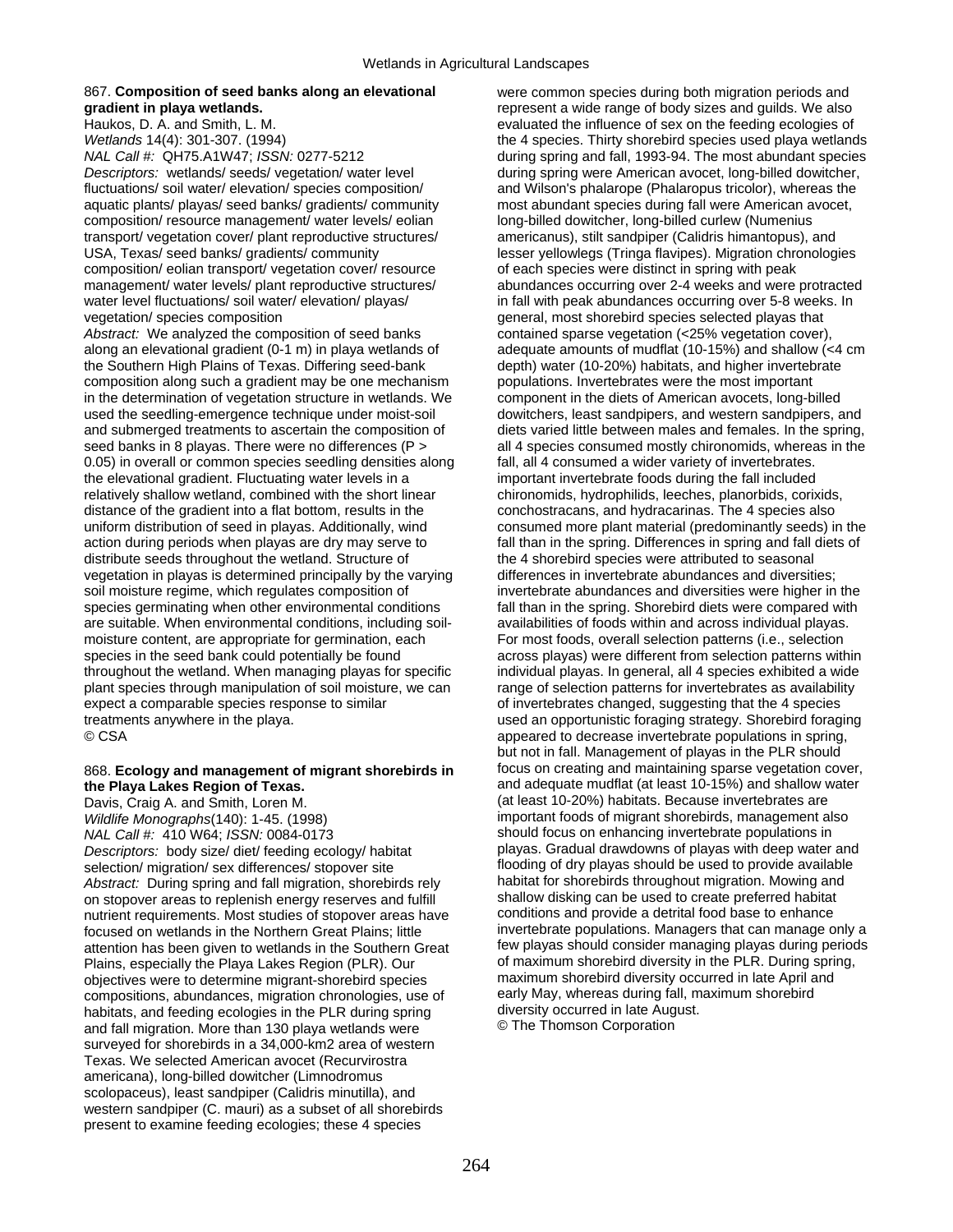## 869. **Factors affecting condition of northern pintails wintering in the Southern High Plains.**

Smith, Loren M. and Sheeley, Douglas G. *Journal of Wildlife Management* 57(1): 62-71. (1993) *NAL Call #:* 410 J827; *ISSN:* 0022-541X *Descriptors:* body weight/ carcass composition/ climate/ diet/ energetic cost/ fat/ gizzard mass/ lipid/ nutrient reserve/ paired male/ population ecology/ protein/ reproduction/ sex difference/ survival/ wetland management *Abstract:* Because nutrient reserves affect survival and subsequent reproduction, it is necessary to examine factors affecting nutrient reserves to understand the population ecology of northern pintails (Anas acuta). Thus, we examined variation in carcass composition and organ mass of northern pintails wintering on the Southern High Plains (SHP) of Texas(USA) with respect to time (month, year; which varied in wetland availability), age, sex, and pair status. Carcass mass for males, and fat-gizzard mass, and percent fat were higher (P lt 0.05) in 1985-86 (wet year) than 1985 (normal year) for males and females. This was attributed to precipitation that was 70% above normal in 1985-86, and resulted in increased availability of wetlands. Adult and immature birds did not differ (P gt 0.10) with the exception of ash mass. Males were heavier (P lt 0.001), had heavier (P lt 0.001) organs (gizzard and liver), and had more (P lt 0.001) protein and ash than females. Females had a higher (P lt 0.001) percentage of fat than males. Fat and protein decreased from November to December in both years. In the normal year, fat did not vary (P gt 0.05) from January to March. A decline (P lt 0.05) in fat in February of the wet year may have been an endogenous response to reduce energetic costs. Changes in gizzard mass over time probably reflected dietary changes during winter. Paired males had greater (P lt 0.01) lipid levels than unpaired birds in the wet year but not in the normal year. We could not make this comparison for females because ther were so few unpaired females. Management in the SHP should focus on improving playa wetlands in winter because pintail body condition can be improved by increased wetland availability, and improved condition has been associated with increased survival and reproduction. © The Thomson Corporation

# 870. **High plains wetlands of southeast Wyoming: Salinity, vegetation, and invertebrate communities.**

Lovvorn, James R.; Wollheim, Wilfred M.; and Hart, E. Andrew

In: Invertebrates in freshwater wetlands of North America: Ecology and management/ Batzer, Darold P.; Rader, Russell B.; and Wissinger, Scott A.

New York: John Wiley & Sons, 1999; pp. 603-633.

*Notes:* ISBN: 0471292583

*NAL Call #:* QL365.4.A1I58

*Descriptors:* Invertebrata/ biomass/ food webs/ community structure/ shallow saline lakes/ brackish habitat/ lake/ shallow saline lakes community structure/ biomass and food web/ Wyoming/ south east Wyoming/ Laramie Basin/ biomass and food web in shallow saline lakes © The Thomson Corporation

#### 871. **An historical overview of playas and other wetland/riparian areas of "Nuevo Mexico".**  Deason, M. G.

*New Mexico Journal of Science* 38: 189-218. (1998); *ISSN:* 0270-3017

*Descriptors:* wetlands/ USA, New Mexico/ history/ riparian land/ water resources/ playas

*Abstract:* This journal article briefly examines the history of Nueva Espana (New Spain) since 1541, in the context of playas and other wetland/riparian areas in the Region of Nuevo Mexico (New Mexico). Particular attention is given to their importance and use by indigenous people, early Spanish explorers, and the subsequent settlers of Nuevo Mexico. Furthermore, 1998 marks the 150th anniversary of the original signing of the Treaty of Guadalupe Hidalgo. This event is briefly presented along with several historical periods that influenced the course of water in Nuevo Mexico.

© CSA

### 872. **Hydrologic influences on insect emergence production from Central Platte River wetlands.**  Whiles, M. R. and Goldowitz, B. S.

*Ecological Applications* 11(6): 1829-1842. (2001) *NAL Call #:* QH540.E23; *ISSN:* 1051-0761 *Descriptors:* wetlands/ hydrology/ emergence/ ecological effects/ insects/ species diversity/ aquatic insects/ Insecta/ Diptera/ Chironomidae/ Culicidae/ Ceratopogonidae/ Sciomyzidae/ Muscidae/ USA, Nebraska/ USA, Kansas, Platte R./ insects/ midges/ mosquitoes/ biting midges/ nosee-ums/ punkies/ marsh flies/ face flies/ horn flies/ house flies/ muscid flies/ stable flies

*Abstract:* The physical template of freshwater ecosystems has a pervasive influence on biological communities and processes. To examine the influence of hydrology on wetland insect communities, we quantified insect emergence from five riparian sloughs in the central Platte River valley. Annual hydroperiods of the wetlands ranged from 94 to 365 d/yr, and frequency and magnitude of drying events were inversely proportional to hydroperiod length. Three emergence traps were placed in each wetland from April through November 1997. Most insects collected in traps were identified to genus, and individual dry mass (DM) also was determined. Abundance of emerging insects (24 124 individuals/m super(2)) and emergence production (5.1 g DM times m super(-2) times yr super(-1)) were highest from the site with an intermediate hydroperiod of 296 d. Sites with longer and shorter hydroperiods had lower emergence abundance and production. Emergence production from the perennial site, which contained fish year-round, was only 0.26 g DM times m super(-2) times yr super(-1). Diptera generally dominated emergence trap catches. Chironomidae, Culicidae, and Ceratopogonidae were among the dominant contributors to abundance, whereas Sciomyzidae and Muscidae were important contributors to biomass at most sites. Quadratic equations best described relationships between taxa richness and annual hydroperiod (r super(2) =  $0.78$ ,  $P < 0.05$ ) or number of drying events/yr (r super(2) =  $0.81$ , P <  $0.05$ ), reflecting a peak in richness at intermediate levels of both. These relationships followed predictions of the intermediate disturbance hypothesis, but specific mechanisms underlying patterns were difficult to discern. Like emergence production, taxa richness was also highest at intermediate hydroperiods. Hence, insect diversity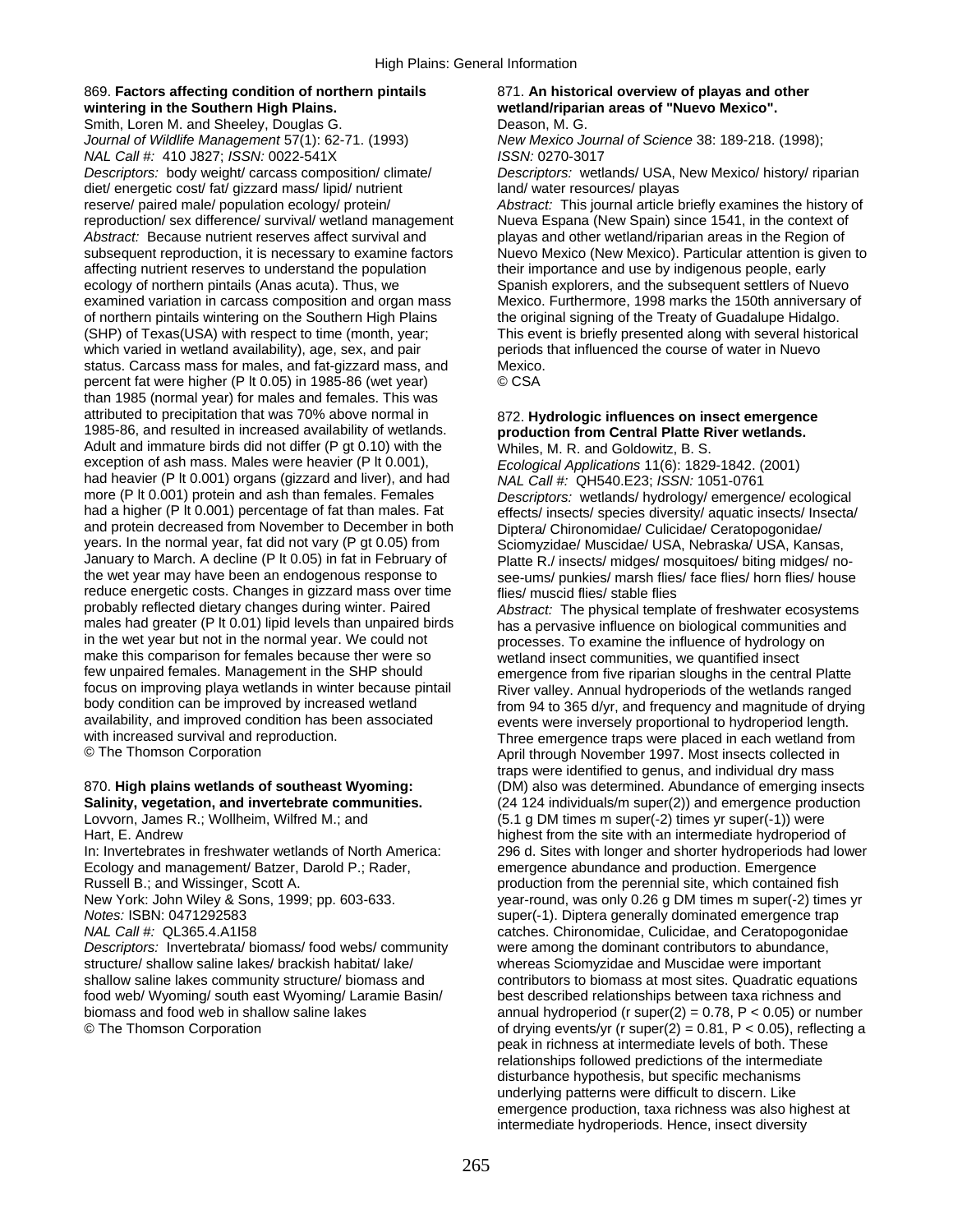(measured as richness) and emergence production were positively correlated (r super(2) =  $0.85$ , P <  $0.05$ ). Results indicate that the hydrology of central Platte River wetlands exerts a strong influence on insect species richness and emergence production, and that intermittent sites harbor the highest insect diversity and produce more emergent insect biomass. However, trends in seasonal emergence patterns and taxonomic shifts across the hydrologic gradient in this study suggest that a landscape containing a mosaic of hydrologically distinct wetlands will maximize aquatic insect diversity and productivity at larger spatial and temporal scales.

© CSA

# 873. **The importance of playa wetlands to biodiversity of the Southern High Plains.**

Haukos, David A. and Smith, Loren M.

*Landscape and Urban Planning* 28(1): 83-98. (Feb. 1994) *NAL Call #:* QH75.A1L32; *ISSN:* 0169-2046.

# *Notes:* Special issue

*Descriptors:* comprehensive zoology/ farming and agriculture/ threats to playa wetland habitats/ habitat management/ conservation importance and needs/ New Mexico and Texas/ species diversity/ importance of playa wetlands/ semiaquatic habitat/ playa wetlands/ conservation importance in prairie biodiversity/ grassland/ prairie/ biodiversity and conservation importance of playa wetlands/ chemical pollution/ USA/ New Mexico/ southern High Plains/ playa wetlands importance to biodiversity/ conservation implications

© The Thomson Corporation

### 874. **Inventory and floristics of Sandhills fens in Cherry County, Nebraska.**

Steinauer, G.; Rolfsmeier, S.; and Hardy, J. P. *Transactions of the Nebraska Academy of Sciences* (23): 9-21. (1996)

*NAL Call #:* Q11.N4; *ISSN:* 0077-6351

*Descriptors:* wetlands/ ecological distribution/ fens/ plants/ indicators/ flora/ USA, Nebraska/ community composition/ aquatic plants/ indicator species/ USA, Nebraska/ plants/ species composition/ indicator species/ ecological distribution/ fens/ USA, Nebraska

*Abstract:* The Sandhills of north-central Nebraska and south-central South Dakota are the largest sand-dune area in the Western Hemisphere. In 1991 and 1992, an inventory of Sandhills fens in Cherry County, Nebraska, documented 39 fens ranging in size from 4 to 280 ha. The majority of these sites had been ditched and were used as hay meadows. In 1996, a detailed floristic survey of six fens in Cherry County documented 191 species and one subspecies of vascular plants, including 21 species considered rare in Nebraska. Fifteen Sandhills fen indicator species were identified. The Sandhills populations of the indicator species are disjunct from their primary ranges to the north and east of the Great Plains, suggesting these populations to be glacial relicts.

© CSA

# 875. **Macroinvertebrate communities in Central Platte River wetlands: Patterns across a hydrologic gradient.**  Whiles, M. R. and Goldowitz, B. S.

*Wetlands* 25(2): 462-472. (2005) *NAL Call #:* QH75.A1W47; *ISSN:* 0277-5212 *Descriptors:* wetlands/ biomass/ abundance/ seasonal variations/ community structure/ freshwater environments/ flooding/ macroinvertebrates/ insects/ mollusks/ river basins/ structure/ organic matter/ rivers/ annelids/ crustaceans/ hydrology/ wildlife habitats/ Hydrophilidae/ Ceratopogonidae/ Mollusca/ Chironomidae/ Dytiscidae/ USA, Nebraska, Platte R./ water scavenger beetles/ biting midges/ midges/ predaceous diving beetles *Abstract:* Wetlands provide critical wildlife habitat in the central Platte River basin of Nebraska, USA, but little is known about their macroinvertebrate communities or how factors such as hydrology affect them. In 1997, we quantified macroinvertebrate abundance, biomass, and community structure and organic matter resources in four natural wetlands that represented a gradient from ephemeral to permanent flooding. All four wetlands had abundant macroinvertebrate communities when flooded, and we observed unique taxa at all sites. Mean annual macroinvertebrate abundance and biomass increased with hydroperiod length, but taxon richness and diversity were greatest in intermittent sites. Non-insect groups, mostly crustaceans, annelids, and mollusks, were important at all sites, and their taxonomic composition shifted across the hydrologic gradient. Insect communities were dominated by dipterans (mostly Chironomidae and Ceratopogonidae) and Coleopterans (mostly Hydrophilidae and Dytiscidae), and these also varied across the hydrologic gradient. Collectorgatherers, scrapers, and predators were the dominant functional groups in terms of biomass, and biomass was most evenly distributed among these groups in intermittent sites. Macroinvertebrate communities in these riparian wetlands vary across natural hydrologic gradients, and diversity peaks in intermittent sites. Patterns of abundance, biomass, and diversity, along with seasonal patterns, suggest that, at a landscape level, a diversity of wetland habitats with different hydrologic regimes will maximize abundance and diversity of freshwater macroinvertebrate communities in this region. © CSA

# 876. **Nutrients in a playa wetland receiving wastewater.**  Pezzolesi, T. P.; Zartman, R. E.; Fish, E. B.; and

Hickey, M. G. *Journal of Environmental Quality* 27(1): 67-74. (1998) *NAL Call #:* QH540.J6; *ISSN:* 0047-2425

*Descriptors:* wetlands/ Typha domingensis/ wild plants/ wastewater/ nutrients/ Texas

*Abstract:* We determined nutrient sequestration differences in soil and vegetation within two regions of a playa wetland that receives agricultural runoff and secondarily treated wastewater. Playas are small, topographically closed, ephemeral wetlands that serve as catchments for surface runoff in the Southern High Plains of the USA. The wetland studied received natural runoff and secondarily treated wastewater from the U.S. Department of Energy, Pantex facility near Amarillo, TX. Soil and aboveground biomass N, P, Cu, and Fe and water N and P were evaluated seven times during a 2-yr period in cattail (Typha domingensis Pers.) and pink smartweed [Persicaria pensylvanica (Raf.) Nieuw.] dominated regions of the playa. Spatial and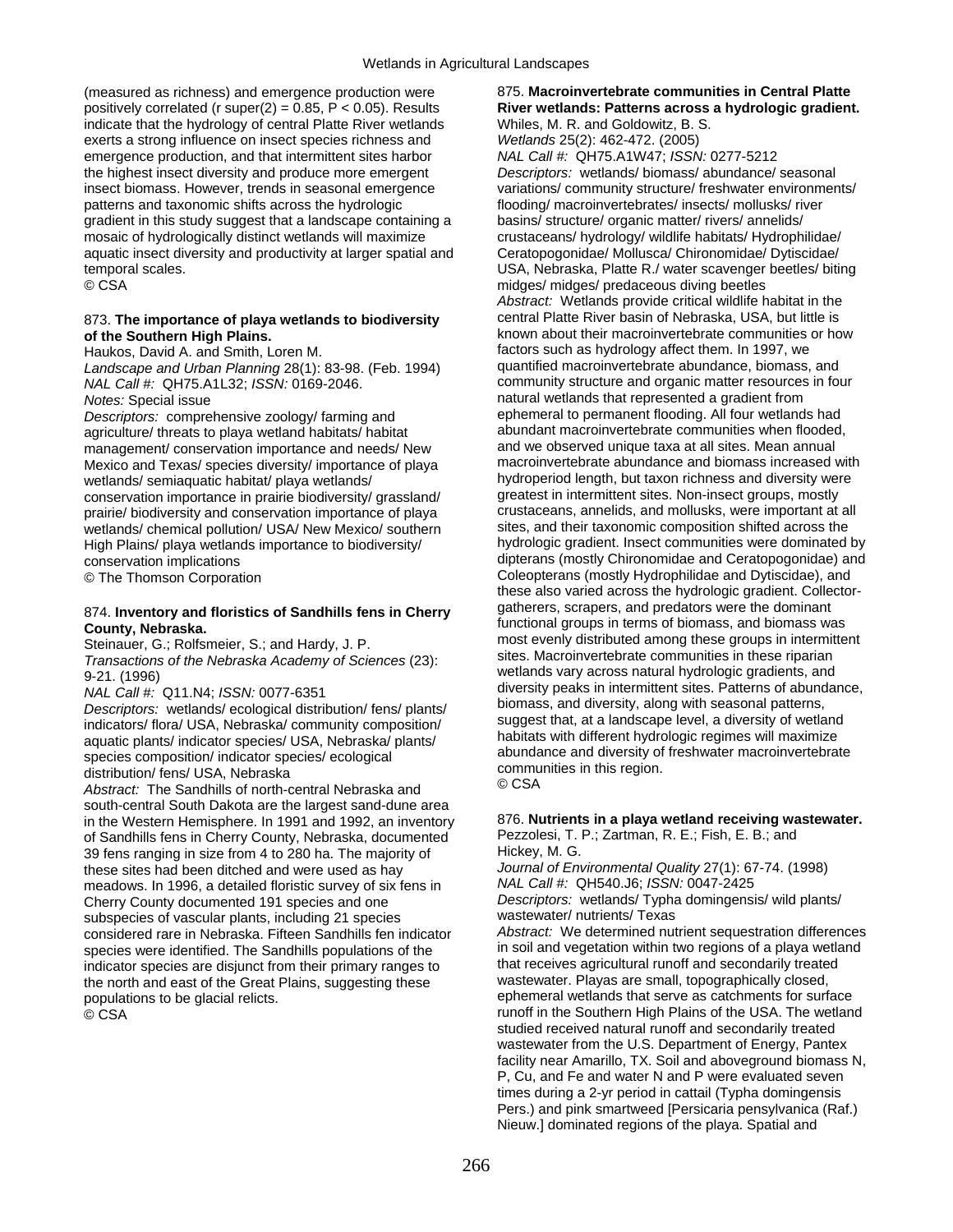temporal variabilities were observed in water, vegetation, and soil-nutrient concentrations. These variabilities were likely due to fluctuation of water depth and quality in the playa. Water was deeper  $(P < 0.05)$  in the cattail region compared with the smartweed region. Water qualify [Total Kjeldahl N (TKN) and total P (TP)] was not effected (P > 0.05) by vegetation type. Soil concentrations of TKN, TP, Cu, and Fe were not significantly different ( $P > 0.05$ ) between cattail and smartweed vegetative types. Cattail had significantly greater (P < 0.05) levels of TKN. TP, Cu, and Fe than did smartweed. Aboveground biomass was greatest in August. Based on nutrient sequestration this playa wetland functioned quite well as a receptor for added nutrients from runoff and the wastewater treatment facility. This citation is from AGRICOLA.

### 877. **Past and future impacts of wetland regulations on playa ecology in the southern Great Plains.**

Haukos, D. A. and Smith, L. M.

*Wetlands* 23(3): 577-589. (2003) *Descriptors:* wetlands/ legislation/ environmental regulations/ conservation/ education/ government regulations/ government policy/ playas/ regulations/ solid wastes/ feedlot runoff/ excavation/ aquifers/ watersheds/ groundwater recharge/ municipal wastewater/ urban planning/ degradation/ surface drainage/ environmental legislation/ environmental protection/ policies/ man-induced effects/ nature conservation/ USA, Southern Great Plains/ USA, Texas/ USA, New Mexico/ USA, Great Plains *Abstract:* Playa wetlands provide functions critical to the existence of life on the High Plains portion of the Great Plains, including surface drainage, aquifer recharge, and wildlife habitat. These small, circular, isolated depressional wetlands with closed watersheds have a dynamic, unpredictable hydroperiod, which is essential to the maintenance of biodiversity. Most numerous in the Southern High Plains of northwestern Texas and eastern New Mexico, playas have been impacted by sedimentation, pit excavation, road construction, industrial and municipal wastewater, feedlot runoff, urban development, overgrazing, and deliberate filling. Despite being declared, as a wetland class, jurisdictional 'waters of the United States' since 1977, regulations and laws for conservation of wetland functions have seldom been applied to playas. The January 2001 Supreme Court decision, Solid Waste Agency of Northern Cook County (SWANCC) v. United States Army of Corps of Engineers, likely eliminated federal regulation of impacts covered by the Clean Water Act in all but a few playas. Although still subject to the Federal 'Swampbuster' provision enacted by the 1985 Food Security Act, extended natural dry periods allows for frequent cultivation and other activities in playas without incurring violation, contributing to the continued degradation of playa functions. None of the states with significant numbers of playas have regulations for the conservation of playa functions. Suggestions for the successful future conservation of playas and their associated functions include (1) increased promotion and implementation of existing federal and state conservation programs specifically for playas; (2) proposed state regulations for playa conservation; (3) recognition of agricultural impacts on wetland determinations; (4) creation of Wetland Management Districts to preserve intact, functioning playas; and (5) increased public education on the value of playas. © CSA

# 878. **Playa lakes on the southern High Plains in Texas: Reevaluating infiltration.**

Zartman, R. E.; Evans, P. W.; and Ramsey, R. H. *Journal of Soil and Water Conservation* 49(3): 299-301. (1994)

*NAL Call #:* 56.8 J822; *ISSN:* 0022-4561 *Descriptors:* wetlands/ lakes/ long-term planning/ water management/ infiltration rate/ surface water/ water conservation/ soil types/ playas/ temporary ponds/ fate/ USA, Texas/ temporary ponds/ fate/ infiltration rate/ soil types

*Abstract:* The fate of water in playa lakes determines the long-term water management strategy for the Southern High Plains of Texas. To determine the fate of water within playa wetlands, initial (1 min) and long-term (>48 h) infiltration rates were determined using double ring infiltrometers at three relative elevations in three Southern High Plains playa lakes. The high elevation treatments were at least 150 mm above the highest intermediate elevation and the low elevation treatments were at least 150 mm below the lowest intermediate elevation. The hydric playa soils [Randall clay (fine, smectitic, thermic Udic Pellusterts)] were vegetated with facultative wetland plants. Particle size analysis, soil pH, and electrical conductivity were also determined at each infiltrometer location. There were no significant differences of infiltration for the three elevational treatments. Initial infiltration rates ranged from 2490 to 10 mm/min while arithmetic means were greater than 100 mm/min. Long-term infiltration rates ranged from 996 to 0.004 mm/min while arithmetic means were approximately 5 mm/min. These rapid initial and measurable long-term infiltration rates demonstrate that infiltration occurs within playas. Furthermore, these high infiltration rates indicate that playa wetlands are important zones in determining the fate of surface water on the Southern High Plains. © CSA

## 879. **Playa lakes: Prairie wetlands of the Southern High Plains, USA.**

Bolen E. G.; Smith L. M.; and Schramm H. L. *Bioscience* 39(9): 615-623. (1989) *Descriptors:* agriculture/ ecology/ irrigation/ hydrology/ flora/ fauna/ grazing/ livestock/ biological diversity/ New Mexico, USA/ Texas, USA © The Thomson Corporation

## 880. **Playas of the Southern High Plains: The macroinvertebrate fauna.**

Hall, Dianne L.; Sites, Robert W.; Fish, Ernest B.; Mollhagen, Tony R.; Moorhead, Daryl L.; and Willig, Michael R. In: Invertebrates in freshwater wetlands of North America: Ecology and management/ Batzer, Darold P.; Rader, Russell B.; and Wissinger, Scott A. New York: John Wiley & Sons, 1999; pp. 635-665. *Notes:* ISBN: 0471292583 *NAL Call #:* QL365.4.A1I58 *Descriptors:* Macroinvertebrata/ habitat management/ playa lakes overview/ food webs/ community structure/ playa lakes/ emigration/ immigration/ playa lakes fauna overview/ habitat colonization/ playa lakes colonization patterns/ temporary water/ USA/ southern Great Plains/ playa lakes community ecology and conservation

© The Thomson Corporation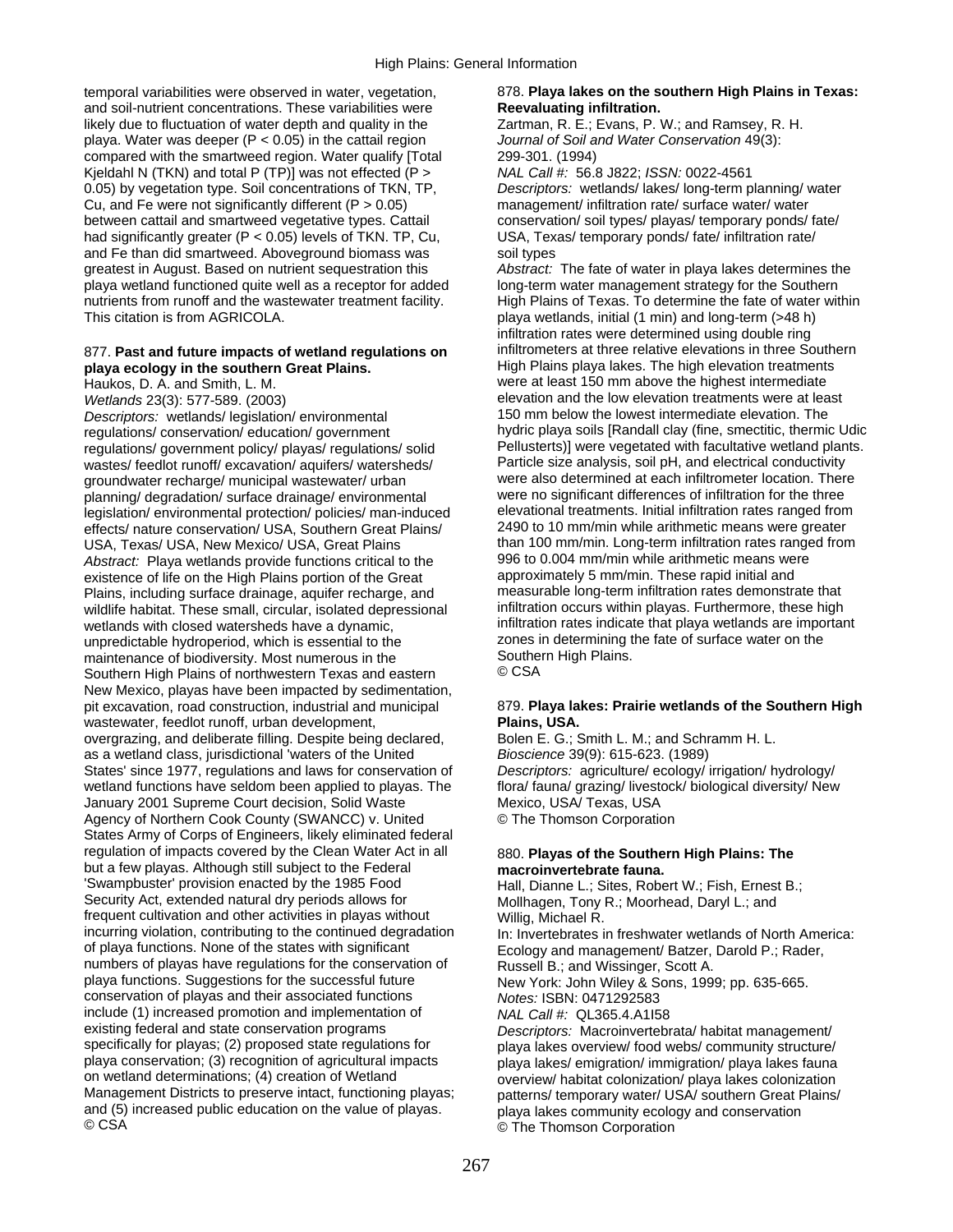# 881. **Preserving Nebraska 's wetlands: Now and in the future.**

Christensen, M. A. *Nebraska Law Review* 63(3): 473-513. (1984); *ISSN:* 0047-9209

*Descriptors:* wetlands/ legal aspects/ water resources development/ Nebraska/ preservation/ sandhills/ groundwater/ flood control/ water quality/ land acquisition/ cost-sharing

*Abstract:* In an effort to increase public awareness of the importance of Nebraska 's wetlands and to evaluate the means presently available to aid in wetlands preservation, this summary of wetlands and their role in Nebraska is offered. Suggestions for further protective measures are also made. The destruction of Nebraska 's wetlands is described as it relates to the rainwater basin and the sandhills. Consequences of wetlands destruction include a loss of nutrients, groundwater supplies and recycling center for water, and a lessening of the holding power of water from rainfall. Wetland protections afforded under the Clean Water Act are discussed, specifically section 404. Other means of preservation include federal land acquisition, state land acquisition, state cost sharing practices, and water bank programs. (Baker-IVI) © CSA

# 882. **Protein and energy production in playas: Implications for migratory bird management.**

Anderson, J. T. and Smith, L. M.

*Wetlands* 18(3): 437-446. (1998)

*NAL Call #:* QH75.A1W47; *ISSN:* 0277-5212 *Descriptors:* wetlands/ proteins/ energy/ playas/ birds/ biomass/ invertebrates/ habitats/ migration/ waterfowl/ soil management/ migratory species/ environment management/ Invertebrata/ animal feeds/ aquatic birds/ habitat/ nature conservation/ nutrition/ overwintering/ bioenergetics/ animal nutrition/ food availability/ food organisms/ seeds/ sediment properties/ water content/ USA, Texas, High Plains/ USA, Texas, Southern High Plains/ Invertebrata/ USA, Texas/ moist-soil management *Abstract:* We examined protein and energy production of potential migratory bird foods produced in moist-soil managed versus unmanaged playa wetlands on the Southern High Plains of Texas (SHP) during fall and winter 1994-95 and 1995-96 to assess potential carrying capacity for wintering migratory birds. Total food (seeds and invertebrates) biomass, crude protein production, and gross energy production were greater in managed playas than unmanaged playas. There was no difference in food biomass or energy production between invertebrates and seeds when managed and unmanaged playas were combined, but protein production from invertebrates was greater than production from seeds. The estimated 160,000 ha of unmanaged playa wetland habitat in the SHP produces about 24.3 million kg of seeds and invertebrates, 9.2 million kg of protein, and 108.6 billion kcal of energy. When these playas have water, there are enough seeds and invertebrates to support 3 million ducks for 3 months. However, water is often limited, making much of this habitat unavailable to waterbirds in most years. Therefore, conservation of existing playas should be supplemented with intensive moist-soil management in some areas as the most economical strategy for providing proper nutrition to migratory birds and other wildlife in playas. © CSA

### 883. **Quaternary evolution of ephemeral playa lakes on the Southern High Plains of Texas, USA: Cyclic variation in lake level recorded in sediments.**  Hovorka, S. D.

*Journal of Paleolimnology* 17(1): 131-146. (1997) *NAL Call #:* QE39.5.P3 J68; *ISSN:* 0921-2728. *Notes:* Conference: Modern and Ancient Lake Environments of the Great Plains. Theme Session of the Geological Society of America Meeting, Lincoln, NE (USA), 27-28 Apr 1995

*Descriptors:* playas/ quaternary/ lake deposits/ water levels/ lake sediments/ water level recorders/ USA, Texas/ lake sediments/ water level recorders/ quaternary/ lake deposits/ water levels

*Abstract:* Ephemeral playa lakes on the Southern High Plains northeast of Amarillo, Texas, are underlain by more than 10 m of Quaternary lake deposits. Sediments beneath 12 lakes were examined in 76 hollow-stem auger cores and in excavations. Stacked depositional cycles recognized in lake sediments record repeated phases of (1) initial highstand, (2) ephemeral lake, and (3) lake shrinkage and prolonged exposure. Sedimentary and soil structures show that during all phases the lakes were ephemeral, but that the duration and frequency of flooding varied, which caused variation in the relative amounts of accumulation, deflation, and soil formation. The highstand phase is documented by wave-cut benches and lake sediments that extend beyond present lake margins. Mud transported as suspended load was deposited from ponded water. Desiccation resulted in mudcracks and allowed deposition of eolian sand, but exposure episodes were relatively short or infrequent, and vertic soil formation, oxidation of organic material, and deflation of sand were minimal. Decreased frequency and duration of flooding resulting in increased pedogenic modification under conditions similar to those under which modern playa lake sediments accumulate. Eolian silt deposited on dry lake beds and clays deposited in flooded lakes were mixed by vertic soil processes during repeated wetting and drying. Organic material was partly oxidized and partly translocated down roots and cracks, and interbedded upland facies were gleyed. Episodes of lake shrinkage and more frequent exposure are recorded by reddening and formation of calcic horizons within lake muds. Red-brown eolian loam prograded across lake sediments, and calcic soils developed on it. These grassland slope facies record decrease in the size of the playa lakes.

© CSA

# 884. **The saline wetland-meadow vegetation and flora of the North Platte River Valley in the Nebraska panhandle.**

Rolfsmeier, S. B.

*Transactions of the Nebraska Academy of Sciences* 20: 13-24. (1993)

*NAL Call #:* Q11.N4; *ISSN:* 0077-6351

*Descriptors:* wetlands/ vegetation cover/ community composition/ rare species/ distribution records/ saline water/ aquatic plants/ flora/ salt marshes/ vegetation/ USA, Nebraska, Platte R./ vegetation/ vegetation cover/ community composition/ rare species/ distribution records/ Aster brachyactis/ Haplopappus annuus/ Thelypodium integrifolium/ Althaea officinalis/ Najas marina/ Spergularia marina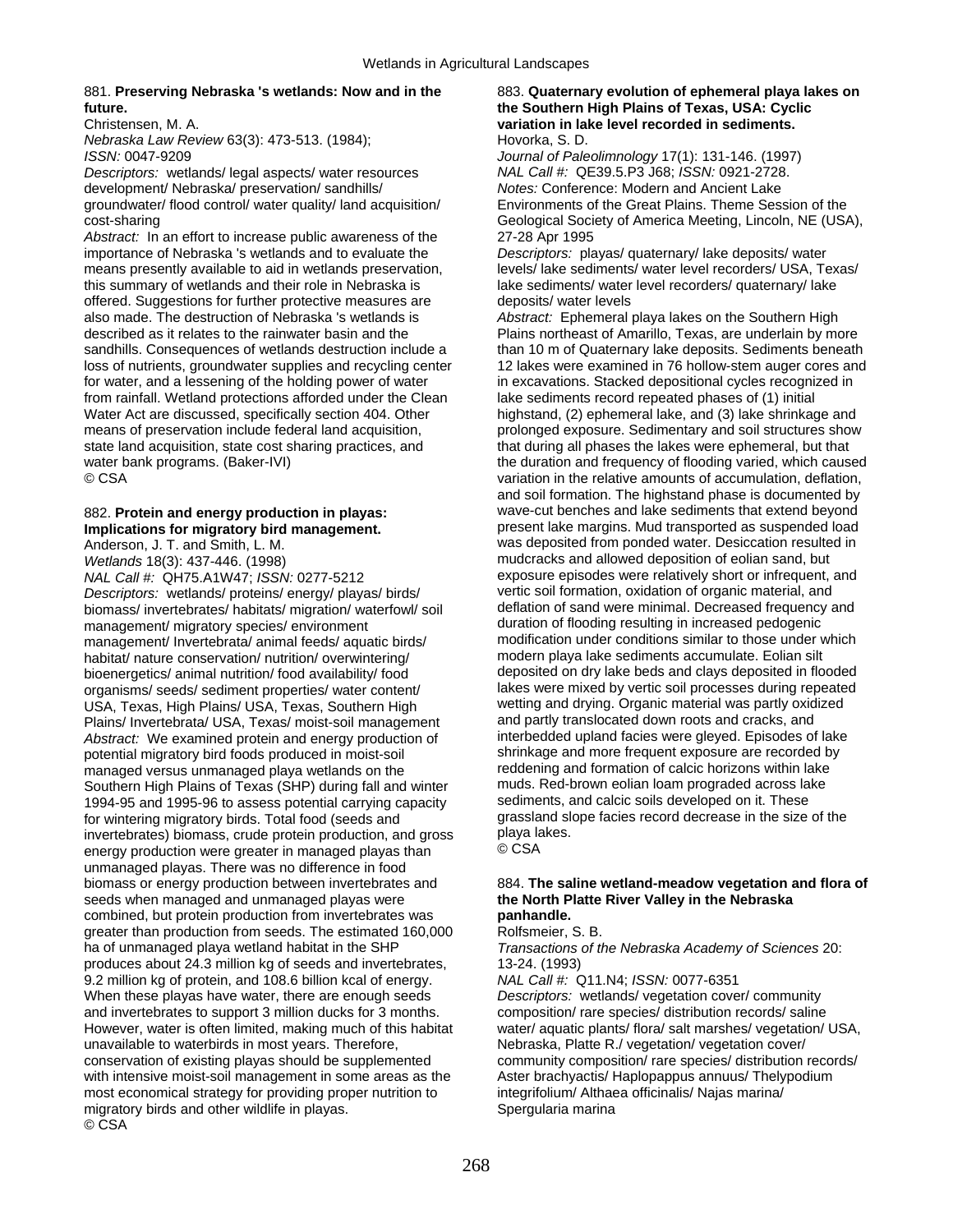*Abstract:* The saline wetlands associated with the Platte River have received very little attention from botanists since the 1890s, and several plants widespread in these habitats, such as rayless salt-marsh aster (Aster brachyactis), annual goldenweed (Haplopappus annuus) and thelypody (Thelypodium integrifolium) have been considered rare in the State. A floristic inventory of sixteen tracts of saline lowlands near the North Platte River in Garden, Morrill, and Scotts Bluff counties reveals the presence of 231 species of vascular plants (169 native and 62 introduced), including three Eurasian halophytes (Althaea officinalis, Najas marina, Spergularia marina) not previously reported from Nebraska. Saline habitats along the North Platte River have a larger number of halophytic species than similar habitats in eastern Nebraska, though data from eastern salt marshes are insufficient for quantitative comparisons of species richness.

© CSA

## 885. **Shallow subsurface characterization of gas transport in a playa wetland.**

Nicot, J. P. and Bennett, P. C. *Journal of Environmental Engineering* 124(11): 1038-1046. (1998)

*NAL Call #:* 290.9 Am3Ps; *ISSN:* 0733-9372 *Descriptors:* wetlands/ soil gases/ advection/ playas/ permeability/ tracers/ gases/ soil gases

*Abstract:* Controls on vadose-zone gas transport beneath and adjacent to a southern High Plains ephemeral lake (playa) were investigated. Under dry conditions, vertical gas permeability and tortuosity were enhanced by cracks and root tubules in the upper 2.5 m. Below this depth, the horizontal components of both permeability and tortuosity tensors were dominant. Both atmospheric pumping and pneumatic tests were used to determine the gas permeability tensor; whereas gas tracer tests were used to estimate the tortuosity tensor. The field data were elevated in a multilayer numerical model. The results suggest that gas movement can be dominated by both advection and diffusion, with vertical movement dominating in the shallow zone under dry conditions. After a large precipitation event, vertical gas permeability was reduced and large pressure differentials (as high as 1.5 kPa) were produced, creating driving forces for advective gas transport. © CSA

## 886. **Shorebird breeding biology in wetlands of the Playa Lakes, Texas, USA.**

Conway, Warren C.; Smith, Loren M.; and Ray, James D. *Waterbirds* 28(2): 129-138. (2005)

*NAL Call #:* QL671; *ISSN:* 1524-4695

*Descriptors:* hatching success/ clutch size/ nesting/ breeding behavior/ wetlands habitat

*Abstract:* Wetlands in the Playa Lakes Region of Texas are important habitats for North American wintering waterfowl and migrant shorebirds. However, shorebird breeding biology has been overlooked in characterizing the region's ecological importance. In 1998 and 1999, American Avocet (Recurvirostra americana), Black-necked Stilt (Himantopus mexicanus), Killdeer (Charadrius vocferous), and Snowy Plover (C. alexandrinus) breeding ecology were studied in playas, saline lakes, and riparian wetlands in the Playa Lakes Region of Texas. Chronology of nest initiation, clutch sizes, and hatching success for 298 Snowy Plover, 111 American Avocet, 43 Killdeer, and 26 Blacknecked Stilt

clutches were measured. All four species nested in saline lakes, American Avocet and Killdeer also nested in playas, and Snowy Plover nested on riparian wetlands. American Avocet had higher hatching success in 1999 (52%) than 1998 (8%), because of more suitable hydrological conditions and lower predation. Hatching success was higher in 1998 than 1999 for Killdeer (1998, 63%; 1999, 21%) and Snowy Plover (1998, 47%; 1999, 33%) due to failures caused by flooding and hail in 1999. In other regions, clutch predation limits shorebird productivity, but hatching success in the Playa Lakes Region appears to be limited by unpredictable precipitation patterns and wetland hydroperiod. As such, breeding shorebird conservation and management should focus upon maintaining wetland hydrological integrity.

© The Thomson Corporation

### 887. **Soils, surficial geology, and geomicrobiology of saline-sodic wetlands, North Platte River Valley, Nebraska, USA.**

Joeckel, R. M. and Clement, B. J. A. *Catena* 61(1): 63-101. (2005)

*NAL Call #:* GB400.C3; *ISSN:* 0341-8162 *Descriptors:* wetlands/ salts/ rivers/ groundwater/ conductivity/ collapse/ sulfates/ ecology/ salinization/ saturated soils/ surface water/ calcite/ drying/ standards/ dewatering/ evaporation/ sediments/ fluvial sediments/ spring water/ hydrogen ion concentration/ mineralogy/ geology/ capillarity/ illite/ USA, Nebraska/ USA, Wyoming, North Platte R.

*Abstract:* Saline-sodic wetlands along a 200-km stretch of the North Platte River Valley in western Nebraska, USA lie within an important agricultural region, but their processes, salt mineralogy, and geomicrobiology have not previously been investigated. Putative anthropogenic salinization has long been a concern, yet early historical accounts of widespread surface salts in the area have never been applied as comparative standards. Surface salts in the area originate from soil capillarity and surface evaporation. Thenardite (Na sub(2)SO sub(4)) and/or mirabilite (NaSO sub(4) times 10 H sub(2)O) dominate, depending on ambient conditions. Bloedite (Na sub(2)Mg[SO sub(4)] sub(2) times 4[H sub(2)O]), halite (NaCl), burkeite (Na sub(6)CO sub(3)[SO sub(4)] sub(2)), and calcite (CaCO sub(3)) are minor constituents. Historical accounts indicate that salts accumulated naturally long before Euramerican settlement, apparently as a result of rock-water interaction in nearby volcaniclastic sediments of the Brule Formation. Ephemeral to permanent water-holding basins in the wetlands contain Na super(+)-rich waters that vary widely in electrical conductivity (as high as 159 mS/cm) and in ionic composition, but local spring waters are extremely dilute. Basin floors exhibit a unique type of microrelief, which appears to form by the filling of microlows with water and the dispersal of soil material therein by Na super(+), followed by dewatering and collapse of the soil with drying. Illite dominates basin surface soils, but smectite dominates at depth; high soil pH, available K super(+), and frequent wetting-drying cycles in the wetlands suggest that in-situ illitization may have occurred. Soil crusts and vesicular surface horizons are common as are upward increases in electrical conductivity. The activity of sulfate-reducing microbes forms prominent near-surface horizons of sulfate reduction in saturated soils, which retract or disappear entirely during dry episodes. Saline-sodic wetland soils in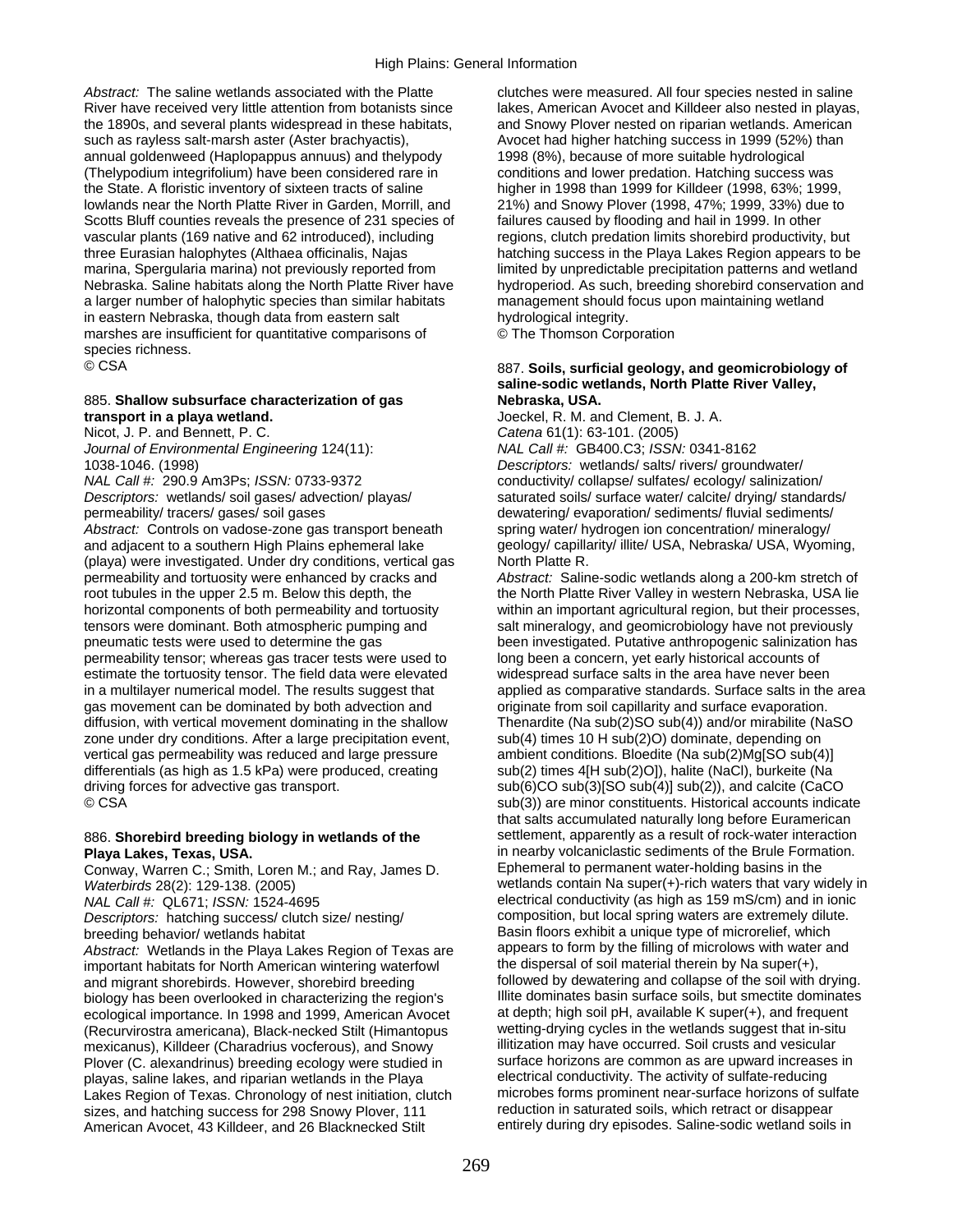the study area change on daily to seasonal scales. Cycles of surface salt development, microbial activity, and microrelief genesis are all controlled by regular wettingdrying cycles and the interaction of ponded surface waters and shallow groundwaters. Relatively unique aspects of microbial ecology and surface processes make the soils important as "geomicrobial reactors" wherein important parts of hydrological and geochemical cycles occur. © CSA

## 888. **Succession of macroinvertebrates in playas of the Southern High Plains, USA.**

Moorhead, D. L.; Hall, D. L.; and Willig, M. R. *Journal of the North American Benthological Society* 17(4): 430-442. (1998)

*NAL Call #:* QL141.F7; *ISSN:* 0887-3593

*Descriptors:* wetlands/ trophic structure/ community composition/ species diversity/ temporal variations/ predators/ filter feeders/ detritus feeders/ ecological succession/ colonization/ temporary ponds/ playas/ succession/ macrofauna/ species richness/ trophic levels/ trophic level/ macroinvertebrates/ sampling/ aquatic insects/ Ostracoda/ Branchiopoda/ Notonectidae/ Hydrophilidae/ Invertebrata/ ostracods/ branchiopods/ water scavenger beetles/ freshwater crustaceans/ backswimmers/ USA, Texas

*Abstract:* Playas are seasonal wetlands that constitute the principal surface-water features of the semiarid, Southern High Plains, USA. They are shallow pools that usually persist for 2-4 mo following inundation by spring rains. The development of macroinvertebrate assemblages in 10 playas located in West Texas was examined during the summer of 1994. Playas were sampled 3 times at approximately monthly intervals, beginning shortly after initial inundation in early May. All playas were dry within 90 d. Species richness and diversity (Fisher's log-series alpha) increased significantly over time ( $p < 0.05$ ). Thirteen of the 16 species representing at least 1% of collected individuals, showed significant differences in abundances over time (p < 0.05). Some taxa increased in abundance (especially insects), whereas others decreased (most crustaceans). Trophic structure of assemblages also changed over time, with a significant reduction in the abundances of detrivores  $(p < 0.05)$  and filter-feeders  $(p < 0.05)$  occurring concurrently with an increase in the abundance of predators ( $p < 0.05$ ). The composition of macroinvertebrate assemblages became more similar among playas over time (Ochai's index,  $p < 0.05$ ), and changes in composition within individual playas tended to decrease with time (p < 0.05). These results suggest a rapid development of macroinvertebrate assemblages in playas, begining with early dominance of crustacean detritivores and filterfeeders (e.g., phyllopods and ostracods), followed by later dominance of herbivorous and predaceous insects (e.g., hydrophilids and notonectids). Increases in species richness, diversity, and similarity in assemblage composition among playas over time are consistent with a pattern of progressive colonization by a finite set of species capable of exploiting these ephemeral habitats. © CSA

# **Effects of Agricultural Conservation Practices on Wetlands**

# 889. **Breeding bird response to cattle grazing of a cottonwood bottomland.**

Sedgwick, J. A. and Knopf F. L.

*Journal of Wildlife Management* 51(1): 230-237. (1987) *Abstract:* We studied avian habitat relationships and the impact of grazing on breeding densities of selected migratory birds in a plains cottonwood (Populus sargentii) bottomland in northeastern Colorado. Five 16-ha plots served as controls and 5 were fenced and fall-grazed October-November 1982-84 following a season of pretreatment study in the spring of 1982. We focused our analysis on bird species directly dependent on the grassherb-shrub layer of vegetation for foraging, nesting, or both. The guild included house wren (Troglodytes aedon), brown thrasher (Toxostoma rufun), American robin (Turdus migratorius), common yellowthroat (Geothlypis trichas), yellow-breasted chat (Icteria virens), and rufous-sided towhee (Pipilo erythropthalmus). Moderate, late-fall grazing had no detectable impact on calculated densities of any of the 6 species, implying that proper seasonal grazing of a cottonwood floodplain is, at least initially (3 years), compatible with migratory bird use of a site for breeding. Habitat associations suggested that common yellowthroats and yellow-breasted chats were most unique and most likely to respond negatively to higher levels of grazing. We suggest that these latter 2 species are appropriate ecological indicators of the quality of ground-shrub vegetation as breeding bird habitats in lowland floodplains of the Great Plains.

© The Thomson Corporation

## 890. **Diversity of Salmonella serovars in feedyard and nonfeedyard playas of the Southern High Plains in the summer and winter.**

Purdy, C. W.; Straus, D. C.; and Clark, R. N. *American Journal of Veterinary Research* 65(1): 40-44. (2004)

*NAL Call #:* 41.8 Am3A; *ISSN:* 0002-9645 *Descriptors:* wetlands/ microbial contamination/ playa soils/ seasonal variation/ serovars/ summer/ water/ water quality/ winter/ Salmonella enterica

*Abstract:* Objective: To compare Salmonella isolates cultured from feedyard and nonfeedyard (control) playas (ie, temporary shallow lakes) of the Southern High Plains in Texas, USA. Sample Population: Water and muck (sediment) samples were obtained from 7 feedyard playas and 3 nonfeedyard playas in the winter and summer. Procedure: Each water and muck sample was enriched with sulfur-brilliant-green broth and incubated in a shaker at 37 degrees C for 24 h. A sample (100 ml) of the incubated bacterial-enriched broth was then mixed with 100 ml of fresh sulfur-brilliant-green enrichment broth and incubated in a shaker at 37 degrees C for 24 h. After the second incubation, a swab sample was streaked on differential media. Suspect Salmonella isolates were further identified by use of biochemical tests, and Salmonella isolates were confirmed and serovar determinations made. Results: Salmonella isolates were not recovered from the 3 control playas. Seven Salmonella enterica serovars were isolated from 5 of 7 feedyard playas in the summer, and 13 S. enterica serovars were isolated from 7 of 7 feedyard playas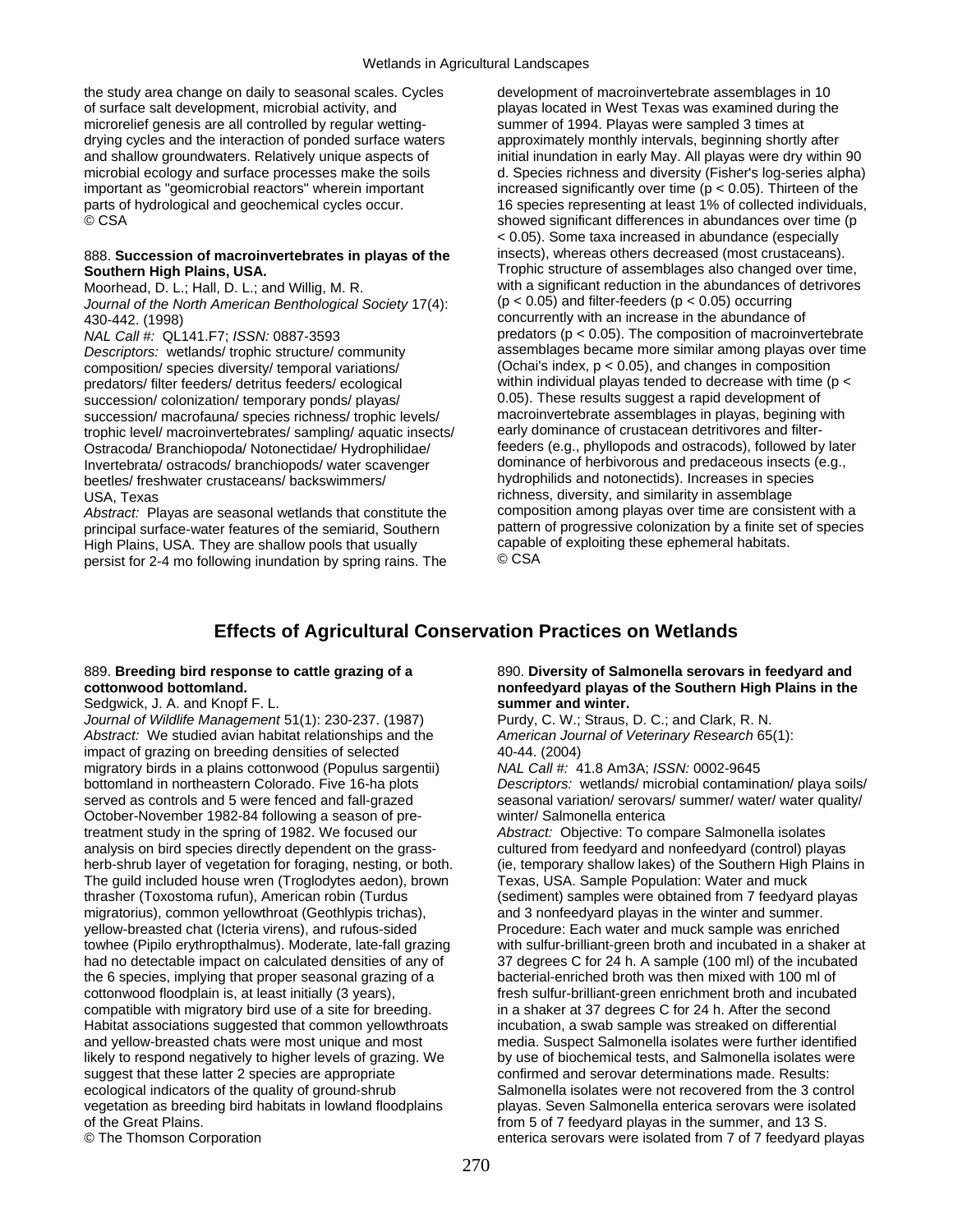in the winter. In the summer, 296 isolates were cultured, and 47 were Salmonella organisms. In the winter, 288 isolates were cultured, and 171 were Salmonella organisms. Conclusions and Clinical Relevance: Results indicated that feedyard playas are frequently contaminated with many Salmonella serovars. These pathogens should be considered whenever feedyard managers contemplate the use of water from these playas. Water from feedyard playas should not be used to cool cattle in the summer or for dust abatement.

© CAB International/CABI Publishing

### 891. **Effects of agricultural cultivation on demographics of Southern High Plains amphibians.**

Gray, Matthew J.; Smith, Loren M.; and Brenes, Roberto *Conservation Biology* 18(5): 1368-1377. (Oct. 2004) *NAL Call #:* QH75.A1C5; *ISSN:* 0888-8892 *Descriptors:* Amphibia/ farming and agriculture/ agricultural cultivation/ population responses/ community structure/ population density/ agricultural cultivation effects/ semiaquatic habitat/ Texas/ southern high plains/ population responses to agricultural cultivation/ playa wetlands

*Abstract:* Anthropogenic disturbance of landscapes surrounding wetlands is considered a factor in local and global amphibian declines. Few data exist on the effects of agricultural cultivation of wetland watersheds on amphibians, and results from previous studies are contradictory. Our objective was to test the effects of general anthropogenic land use (cultivation vs. grassland) on the demographics of seven species and three age classes of amphibians in the Southern High Plains of Texas. We partially enclosed 16 playa wetlands (4 per land use per year) with drift fences and pitfall traps and monitored relative daily abundance and diversity from 16 May to 17 October 1999 and 19 April to 18 August 2000. In general, relative abundance (i.e., average daily capture) of New Mexico and plains spadefoots (Spea multiplicata, S. bombifrons) was greater at cropland than grassland playas; the abundance of other species and diversity of the amphibian assemblage was not affected by land use. Also, abundance generally was greater in 1999 than 2000 for metamorph spadefoots and barred tiger salamanders (Ambystoma tigrinum mavortium). Differences in spadefoot abundance between land-use types may have been related to low species-specific vagility, resulting in increased nestedness within disturbed landscapes and reduced abundance of a potential keystone intraguild predator in cropland playas. The yearly difference in amphibian abundance was likely related to annual precipitation, which influenced wetland hydroperiod. Agricultural cultivation surrounding wetlands is associated with the increased abundance of some amphibian species, but other demographic and fitness parameters-such as temporal demographics, body size, and diet diversity-may be negatively affected.

© The Thomson Corporation

### 892. **Effects of land use on nongame wetland birds in western South Dakota stock ponds, USA.**  May, Shawn M.; Naugle, David E.; and Higgins, Kenneth F. *Waterbirds* 25(Special Publication 2): 51-55. (2002) *NAL Call #:* QL671; *ISSN:* 1524-4695 *Descriptors:* wetlands/ Landsat (tm) imagery data/ national wetlands inventory maps/ cattle grazing/ cropland landscapes/ grasslands/ habitat use/ land use change/ landscape types/ nesting habitat/ prairie landscapes/ stock ponds/ tillage agriculture/ vegetation cover *Abstract:* Tillage agriculture is expanding into western prairie landscapes without knowledge of the effects of land use change on habitats used by nongame wetland birds. In 1999-2000, we surveyed 196 stock ponds within grassland (>95% grass) and cropland (>75% tillage) landscapes to evaluate effects of land use on nongame wetland bird densities in western South Dakota. Land use and wetlands were delineated from Landsat TM imagery and National Wetlands Inventory maps. Sixteen nongame wetland bird species used stock ponds in western South Dakota, of which nine species were obligate wetland-nesting species. Although densities of seven nongame obligate wetland bird species were similar between landscape types, abundance of Wilson's Phalarope (Phalaropus tricolor) was greater in grassland study areas where cattle grazing limited growth of thick-stemmed emergent vegetation and reduced overall vegetative cover in stock ponds. In contrast, the Redwinged Blackbird (Agelaius phoeniceus) and Yellowheaded Blackbird (Xanthocephalus xanthocephalus) were more abundant in cropland landscapes where stock ponds provide abundant over-water nesting habitat (e.g., cattail). If grasslands continue to be converted to cropland, Wilson's Phalarope numbers will likely decrease as blackbird densities increase in stock ponds dominated by monotypic stands of cattail. To circumvent such changes, we recommend that resource managers conserve large tracts of grassland through aggressive easement programs in landscapes at highest risk of agricultural tillage. © The Thomson Corporation

#### 893. **Effects of sedimentation on playa wetland volume.**  Luo, Hong-Ren; Smith, L. M.; Allen, B. L.; and Haukos, D. A.

*Ecological Applications* 7(1): 247-252. (1997) *NAL Call #:* QH540.E23; *ISSN:* 1051-0761 *Descriptors:* wetlands/ sedimentation/ watersheds/ soil texture/ land use/ agriculture/ vegetation cover/ playas/ sediment texture/ sediment texture/ soil texture/ vegetation cover/ playas/ USA, Texas, Southern High Plains/ USA, Texas, High Plains

*Abstract:* Over 50% of the wetlands in the conterminous United States have been lost; however, few studies have investigated the more insidious effects of sedimentation on wetland volume. We examined the effects of sedimentation on playa wetland volume in the Southern High Plains (Texas, USA). We compared 20 playas with watersheds dominated by rangeland to 20 playas that had cropland watersheds. Playas were located in fine- and mediumtexture soil zones. Playas with cultivated watersheds contained more sediments than those with rangeland watersheds. Playas with cultivated watersheds had lost all of their original volume, on average, whereas playas with rangeland watersheds had lost only about one third of their volume. Of the approximately 30 000 playas in the region, most have cultivated watersheds, and therefore the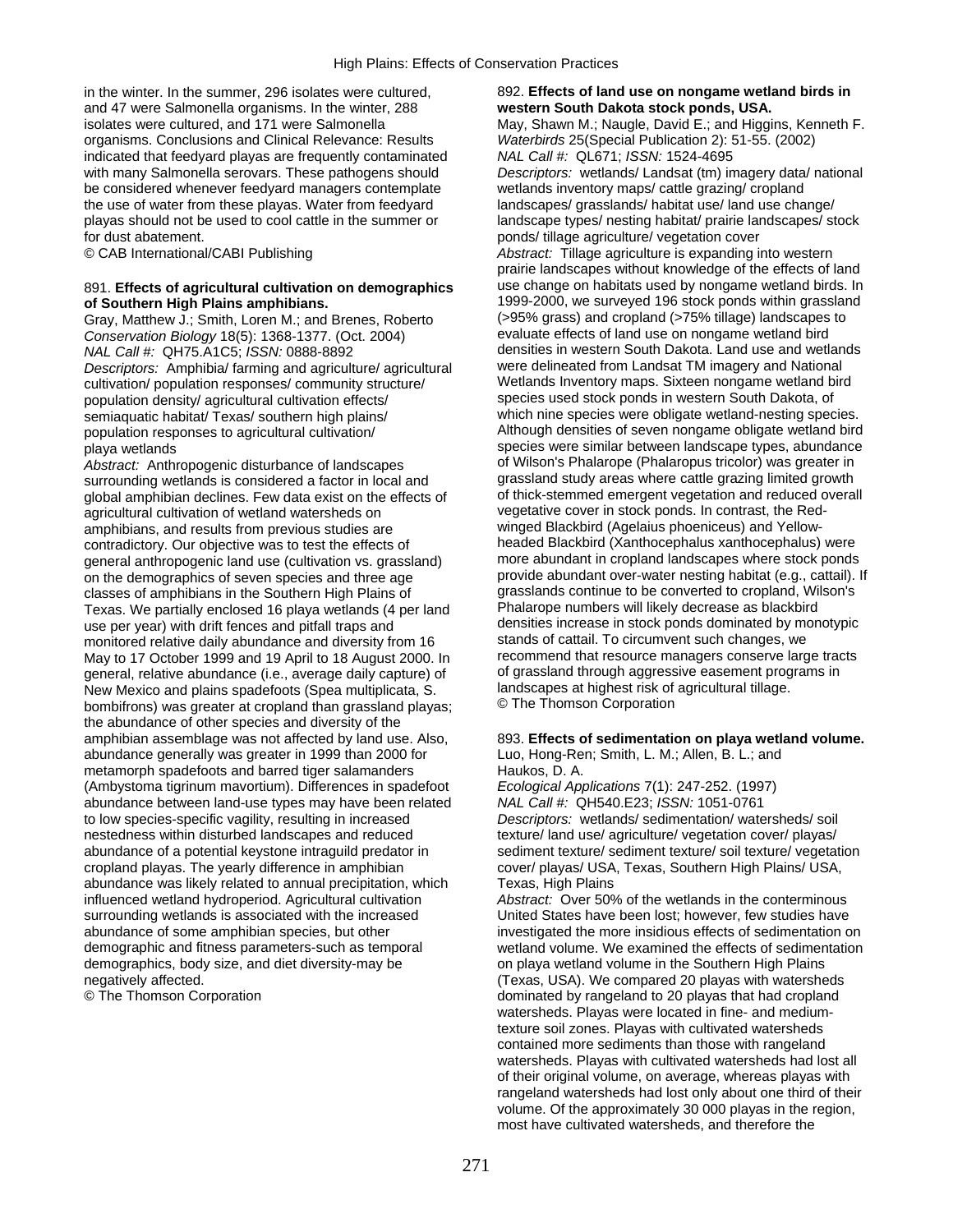hydroperiod of playas has been drastically altered over the last 60 yr, changing the structure and function of these ecosystems. Also, sedimentation in playas in the mediumtexture soil zone was greater than in the fine-texture soil zone. Therefore, management efforts should first focus on the coarser soil areas to prevent the greatest sedimentation rates. Permanent vegetative cover (e.g., buffer strips) should be encouraged on playa watersheds to prevent further degradation. © CSA

## 894. **Fate of wetlands associated with the central Nebraska irrigation canal system.**

Ekstein, J. D. and Hygnstrom, S. E. *Great Plains Research* 6(1): 41-60. (1996) *NAL Call #:* QH104.5.G73 G755; *ISSN:* 1052-5165 *Descriptors:* wetlands/ irrigation districts/ canals/ aerial photography/ environmental effects/ water table rise/ flooding/ wildlife management/ nature conservation/ environmental impact/ USA, Nebraska/ nature conservation/ environmental impact/ irrigation districts/ water table rise/ wildlife management *Abstract:* Changes in wetlands in the vicinity of the Phelps and E65 canals operated by Central Nebraska Public Power and Irrigation District in Southcentral Nebraska were examined using aerial photographs taken on seven occasions from 1938 to 1981. According to previous research, nearly 90% of the original wetlands within the surrounding Rainwater Basin were destroyed or altered by draining and filling between 1900 and 1980. Within a zone extending 10 kilometers on each side of the Phelps and E65 canals, however, we observed an increase in the number and total area of wetlands, which we hypothesize to have been caused by an elevated groundwater table. Of additional importance for wildlife management, there was a notable decrease in wetlands temporarily flooded for 2 months or less, and a notable increase in wetlands seasonally flooded for 3 to 5 months each year. These changes were most conspicuous after 1969. © CSA

## 895. **Grass buffers for playas in agricultural landscapes: A literature synthesis.**

Melcher, Cynthia P.; Skagen, Susan K.; Fort Collins Science Center (U.S.); and Geological Survey (U.S.) Reston, Va.: U.S. Geological Survey; Open-file report 2005-1220, 2005.

*NAL Call #:* QH541.15.B84 M46 2005 [http://www.fort.usgs.gov/products/publications/](http://www.fort.usgs.gov/products/publications/21485/21485.asp)  21485/21485.asp

*Descriptors:* buffer zones (ecosystem management)---High Plains (U.S.)/ water quality management---High Plains (U.S.)/ agricultural pollution High Plains (U.S.)/ playas--- High Plains (U.S.)/ lake ecology---High Plains (U.S.) This citation is from AGRICOLA.

### 896. **Influence of agricultural landscape structure on a Southern High Plains, USA, amphibian assemblage.**

Gray, Matthew J.; Smith, Loren M.; and Leyva, Raquel I. *Landscape Ecology* 19(7): 719-729. (2004) *NAL Call #:* QH541.15.L35 L36; *ISSN:* 0921-2973 *Descriptors:* biogeography: population studies/ freshwater ecology: ecology, environmental sciences/ wildlife management: conservation/ agricultural landscape structure/ amphibian assemblage

*Abstract:* Landscape structure can influence demographics of spatially structured populations, particularly less vagile organisms such as amphibians. We examined the influence of agricultural landscape structure on community composition and relative abundance of the 4 most common amphibians in the Southern High Plains of central USA. Amphibian populations were monitored using pitfall traps and drift fence at 16 playa wetlands (8 playas/year) in 1999 and 2000. We quantified landscape structure surrounding each playa via estimating 13 spatial metrics that indexed playa isolation and inter-playa landscape complexity. Multivariate ordination and univariate correlations and regressions indicated that landscape structure was associated with community composition and relative abundance for 2 of the 4 amphibians. Spadefoots (Spea multiplicata, S. bombifrons) generally were positively associated with decreasing inter-playa distance and increasing inter-playa landscape complexity. Great Plains toads (Bufo cognatus) and barred tiger salamanders (Ambystoma tigrinum mavortium) usually were negatively associated with spadefoots but not influenced by landscape structure. Composition and relative abundance patterns were related to amphibian body size, which can influence species vagility and perception to landscape permeability. Spatial separation of these species in the multivariate ordination also may have been a consequence of differential competitive ability among species. These results suggest agricultural landscape structure may influence abundance and composition of spatially structured amphibian populations. This also is the first applied documentation that inter-patch landscape complexity can affect intra-patch community composition of amphibians as predicted by metapopulation theory. In the Southern High Plains, landscape complexity is positively associated with agricultural cultivation. Agricultural cultivation increases sedimentation, decreases hydroperiod, alters amphibian community dynamics, and negatively impacts postmetamorphic body size of amphibians in playa wetlands. Thus, conservation efforts should focus on preserving or restoring native landscape structure, hydroperiod, and connectivity among playas to maintain native amphibian populations and historic inter-playa movement.

© The Thomson Corporation

# 897. **Influence of land use on postmetamorphic body size of playa lake amphibians.**

Gray, M. J. and Smith, L. M.

*Journal of Wildlife Management* 69(2): 515-524. (2005) *NAL Call #:* 410 J827; *ISSN:* 0022-541X *Descriptors:* wetlands/ body size/ grasslands/ reproduction/ conspecifics/ rainfall/ drift/ land use/ amphibiotic species/ hydrology/ playas/ habitat improvement/ growth rate/ Spea multiplicata/ Bufo cognatus/ Ambystoma tigrinum mavortium/ USA, Southern High Plains/ Great Plains toad/ barred tiger salamander

*Abstract:* Agricultural land use may indirectly affect the body size of amphibians by altering the hydroperiods of nearby wetlands and influencing amphibian densities-both factors which can limit the larval and postmetamorphic growth rates of amphibians. We measured postmetamorphic body size for 4 species (Spea multiplicata, S. bombifrons, Bufo cognatus, Ambystoma tigrinum mavortium) and 3 age classes (metamorph, subadult, adult) of amphibians captured at playa wetlands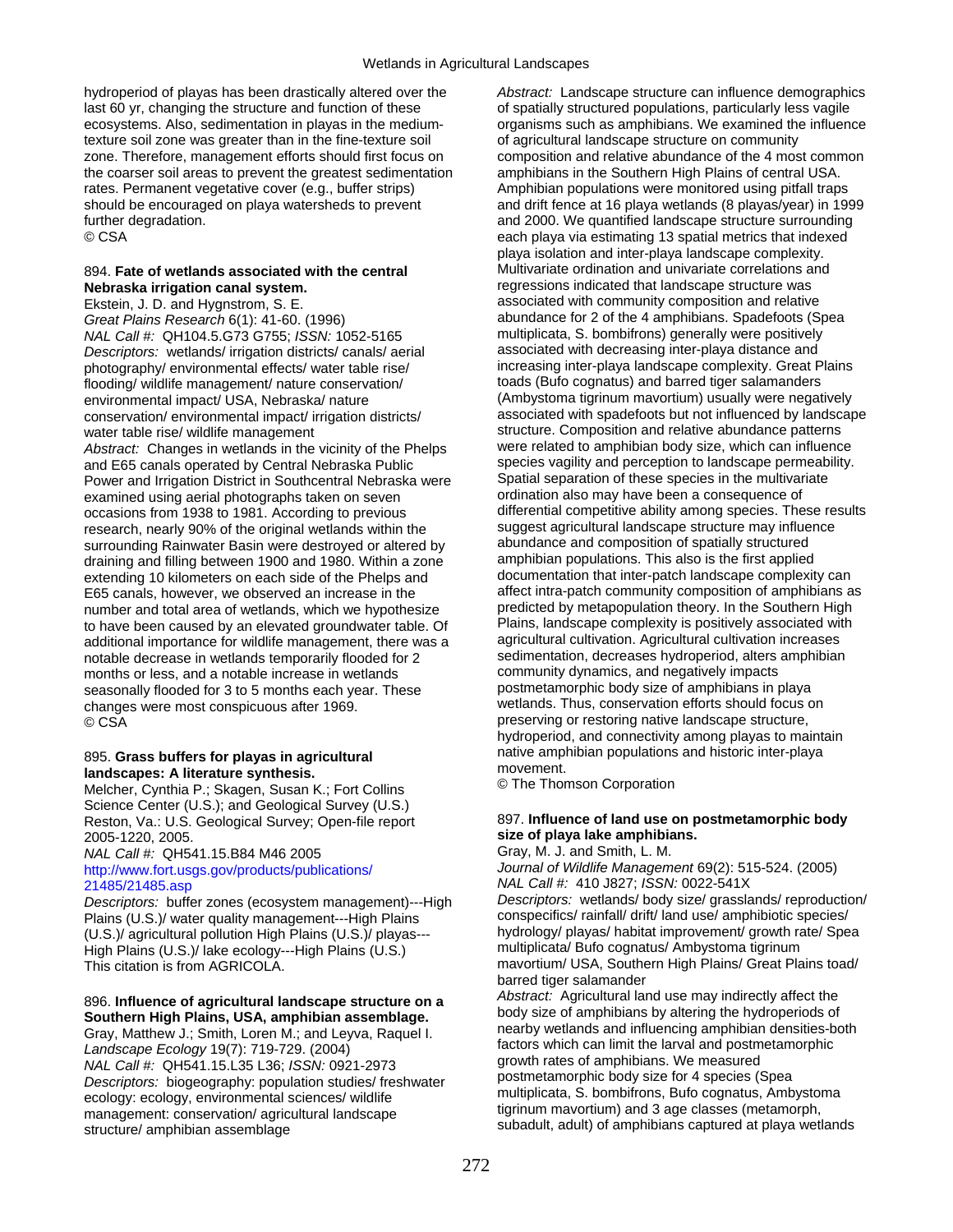surrounded by one of 2 general land-use types (cultivation, grassland) in the Southern High Plains. Sixteen playas (4 per land-use type in 1999 and 2000) were partially enclosed with drift fence and pitfall traps, and mass and snout-vent length (SVL) were measured from a subsample of captured individuals. Mass and SVL were 10-148% greater for amphibians captured at grassland wetlands than at cropland wetlands for most species and age classes. Mass and SVL also were 3-124% greater in 1999 than in 2000 for most species and age classes. We attribute differences in body size between land-use types to differences in the hydroperiods of the associated wetlands, and potentially to variation in the density of terrestrial conspecifics and aquatic predators. We attribute differences in body size between years to differences in rainfall. Body size is positively related to the probability of survival, reproduction, and evolutionary fitness in amphibians. Thus, if cultivation of landscapes surrounding wetlands negatively influences postmetamorphic body size of amphibians, restoration of native grasslands surrounding playa wetlands may help prevent local amphibian declines. © CSA

### 898. **Microbial pathogen survival study in a High Plains feedyard playa.**

Purdy, Charles W.; Straus, David C.; Harp, James A.; and Mock, Richard

*Texas Journal of Science* 53(3): 247-266. (2001) *Descriptors:* feedyard shallow lake/ microbial pathogen survival

*Abstract:* Sixteen microbes and one enteric protozoal parasite were secured in screw-cap vials (CV) and dialysis tubes (DT) and placed in a feedyard shallow lake (playa) in the West Texas High Plains, USA. They were removed weekly or monthly depending on their susceptibility to the water environment. There were two overlapping studies; one started in September 1996 and was terminated 390 days later. The second study started in May 1997 and was terminated 188 days later. These controlled studies were used to determine the decrease in titers of 10 bacteria (Pasteurella haemolytica A1, Pasteurella multocida A:3, Staphylococcus aureus, Escherichia coli, Enterococcus faecalis, Actinomyces pyogenes Salmonella enterica serovar dublin, Bacillus thuringiensis, Klebsiella pneumoniae and Pseudomonas aeruginosa); two fungi (Aspergillus fumigatus and Aspergillus niger); four viruses (Infectious Bovine Rhinotracheaitis (IBR), Bovine Virus Diarrhea Virus (BVD), Bovine Respiratory Syncytial Virus (BRSV), Bovine Parvovirus (BPV) and one protozoal parasite (Cryptosporidium parvum), over time. The Pasteurella isolates died in both studies within seven to 35 days. Actinomyces pyogenes died within 84 days in the 1996 study and survived for 188 days in the 1997 study. The remaining bacterial isolates in 1996 survived for 390 days with low titers, except for P. aeruginosa. Both fungal isolates died by 390 days in the 1996 study. All bacteria and fungi survived the 188 day study in 1997, except for the Pasteurella isolates. The titers of the viruses decreased rapidly over 42 days, except for BPV in the 1996 study, and all viruses were inactivated by day 42 in the 1997 study. Cryptosporidium parvum survived the 1996 winter but lost its ability to infect infant mice during the month of May, 1997. Microbial survival decreased more rapidly in DT samples compared to CV samples. © The Thomson Corporation

899. **Occurrence of cotton herbicides and insecticides in playa lakes of the High Plains of west Texas.**  Thurman, E. M.; Bastian, K. C.; and Mollhagen, T. *Science of the Total Environment* 248(2-3): 189-200. (2000) *NAL Call #:* RA565.S365; *ISSN:* 0048-9697. *Notes:* Special issue: Fate and transport of agricultural chemicals in the Mississippi River Basin. *Descriptors:* playas/ herbicides/ insecticides/ water pollution/ agricultural pollution/ pollution surveys/ lakes/ water sampling/ pesticides/ agriculture/ drainage/ metabolites/ cotton/ degradation/ fate of pollutants/ water analysis/ phosphates/ USA, Texas *Abstract:* During the summer of 1997, water samples were collected and analyzed for pesticides from 32 playa lakes of the High Plains that receive drainage from both cotton and corn agriculture in West Texas. The major cotton herbicides detected in the water samples were diuron, fluometuron, metolachlor, norflurazon, and prometryn. Atrazine and propazine, corn and sorghum herbicides, were also routinely detected in samples from the playa lakes. Furthermore, the metabolites of all the herbicides studied were found in the playa lake samples. In some cases, the concentration of metabolites was equal to or exceeded the concentration of the parent compound. The types of metabolites detected suggested that the parent compounds had been transported to and had undergone degradation in the playa lakes. The types of metabolites and the ratio of metabolites to parent compounds may be useful in indicating the time that the herbicides were transported to the playa lakes. The median concentration of total herbicides was 7.2 mu g/l, with the largest total concentrations exceeding 30 mu g/l. Organophosphate insecticides were detected in only one water sample. Further work will improve the understanding of the fate of these compounds in the playa lake area. © CSA

#### 900. **Organochlorine residues in ducks on playa lakes of the Texas panhandle and eastern New Mexico USA.**  Flickinger E. L. and Krynitsky A. J.

*Journal of Wildlife Diseases* 23(1): 165-168. (1987) *NAL Call #:* 41.9 W64B; *ISSN:* 0090-3558 *Descriptors:* DDT/ heptachlor/ insecticide/ nontarget organism © The Thomson Corporation

## 901. **Sources of recently deposited sediments in playa wetlands.**

Luo, H. R.; Smith, L. M.; Haukos, D. A.; and Allen, B. L. *Wetlands* 19(1): 176-181. (1999) *NAL Call #:* QH75.A1W47; *ISSN:* 0277-5212 *Descriptors:* wetlands/ sedimentation/ playas/ watersheds/ clays/ erosion/ deposition/ volumetric analysis/ nutrients (mineral)/ USA, Southwest *Abstract:* There are more than 20,000 playa wetlands in

the Southern High Plains of Texas and New Mexico. Playas with cropland watersheds have lost most of their basin volume due to sedimentation, and they have lost more volume than playas with rangeland watersheds. To determine the source (wind vs. water transport) of sedimentation in playas and develop management recommendations to lessen sediment impacts, we examined the particle size distribution (PSD) of soils in 8 playas with rangeland and cropland watersheds. The distribution curves of sand in playa sediments plotted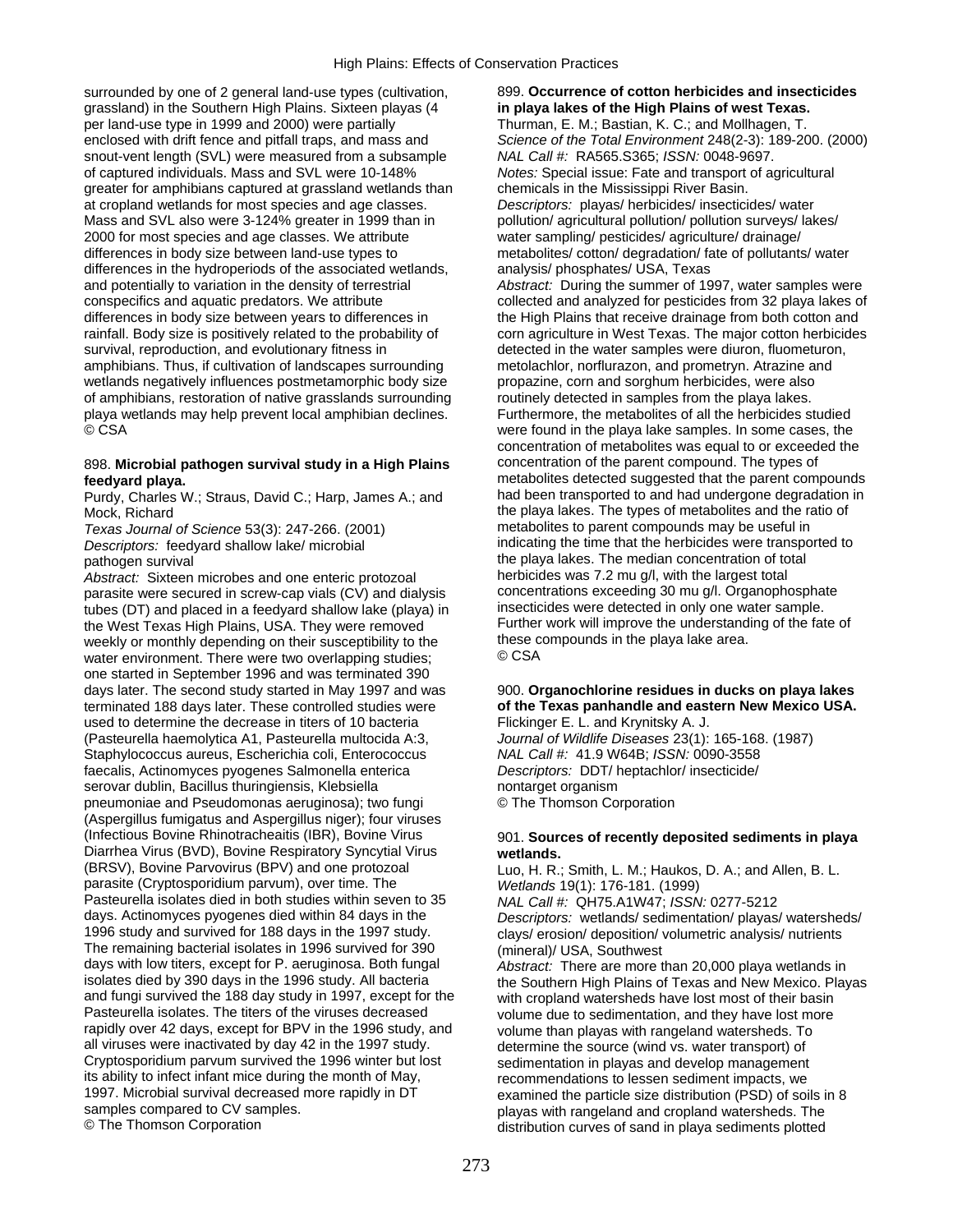against relative distance coincided with playa elevational profiles, and the PSD of deeper sediments contained more sand, especially at the playa margins. In contrast, more clay had been deposited in the central portion of the playa basin, and clay content decreased with sediment depth. Sand content at playa edges was greater in crop than in range playas. Sediments eroded from the surrounding watershed resulted in deposition of coarser soil particles at the playa margin, whereas finer particles dominated playa centers. Because most sediments in playa wetlands originate from the immediate watershed and are deposited through water erosion, management activities should concentrate on practices that reduce watershed erosion. © CSA

### 902. **Water quality in cattle feedyard playas in winter and summer.**

Purdy, C. W.; Straus, D. C.; Parker, D. B.; Williams, B. P.; and Clark, R. N.

*American Journal of Veterinary Research* 62(9): 1402-1407. (2001)

*NAL Call #:* 41.8 Am3A; *ISSN:* 0002-9645 *Descriptors:* wetlands/ animal health/ coliform count/ endotoxins/ faecal coliforms/ health hazards/ public health/ summer/ water pollution/ water quality/ water resources/ winter

*Abstract:* To determine the impact of feedyards on endotoxin concentration, faecal coliform count, and other water quality measurements during winter and summer in feedyard playas (shallow lakes), water samples were obtained from seven feedyard playas and three nonfeedyard control playas. Surface water samples were collected from each playa and at various depths from three feedyard playas. Endotoxin concentrations, 22 water quality variables, and faecal coliform counts were determined in samples collected in summer and winter from various combinations of playas. Cattle numbers per feedyard ranged from 40 000-175 000 head/year. Mean endotoxin concentrations were significantly lower in control than in

feedyard playas in winter and summer. Endotoxin concentration appeared to be homogenous at various water depths. Values for 20 of 22 water quality variables were higher in the feedyard than in control playas in winter and summer. Only in winter, mean total faecal coliform concentration in feedyard playas was significantly greater than in control playas. These results indicate that feedyards have a potential impact on water quality in playas, and cattle should not be allowed access to them. Feedyard playa water should not be used under high pressure to settle dust in pens with cattle or to cool cattle, because aerosols containing pathogens and high concentrations of endotoxin are a health hazard for humans and cattle. © CAB International/CABI Publishing

### 903. **Wetland impacts of center pivots in Wheeler Co, NE.**

Lewis, G. L.

In: Planning Now for Irrigation and Drainage in the 21st Century: Proceedings of a Conference. (Held 18 Jul 1988- 21 Jul 1988 at Lincoln, Neb.) Hay, DeLynn R. (eds.) New York; pp. 235-241; 1988. *NAL Call #:* TC823.P52; *ISBN:* 0872626660 *Descriptors:* wetlands/ center pivot irrigation/ surface water/ water table/ irrigation/ Nebraska This citation is from AGRICOLA.

#### 904. **Wildlife on ungrazed and grazed bottomlands on the South Platte River, northeastern Colorado: Habitats, land management, adverse effects.** Crouch, G. L.

In: Proceedings of the Wildlife-Livestock Relationships Symposium. (Held 20 Apr 1981-22 Apr 1981 at Coeur D'alene, Idaho.) Peek, James M. and Dalke, P. D. (eds.) Moscow, Idaho: Forest, Wildlife & Range Experiment Station, University of Idaho; pp. 186-197; 1982. *NAL Call #:* SF84.84.W5 1981 *Descriptors:* Colorado This citation is from AGRICOLA.

# **Wetlands as Agricultural Conservation Practices**

### 905. **Carrying capacity and diel use of managed playa wetlands by nonbreeding waterbirds.**

Anderson, J. T. and Smith, L. M. *Wildlife Society Bulletin* 27(2): 281-291. (1999) *NAL Call #:* SK357.A1W5; *ISSN:* 0091-7648 *Descriptors:* wetlands/ management/ habitat utilization/ carrying capacity/ flooding/ ecosystem management/ migratory species/ playas/ activity patterns/ nighttime/ daytime/ diurnal variations/ aquatic birds/ nature conservation/ USA, Texas, Southern High Plains/ USA, New Mexico, Southern High Plains/ waterfowl/ monitoring/ habitats/ species diversity/ soil management/ seeds/ invertebrates/ Aves/ USA, Texas/ USA, New Mexico/ birds/ winter/ moist-soil management practices *Abstract:* Playa wetlands on the Southern High Plains of Texas and New Mexico provide essential wintering habitat for migratory waterbirds. Moist-soil management practices have been implemented in playas, yet no variations on the timing of management have been attempted. In addition, previous evaluation of wetland management has considered only diurnal use by waterfowl and has not

considered invertebrates. We compared waterbird diversity, waterfowl abundance, and waterfowl carrying capacity based on seeds and invertebrates among playas varying in flooding date (September vs. November) and management regimes (moist-soil managed vs. unmanaged) during nocturnal and diurnal periods during the winters of 1994- 1995 and 1995-1996. Waterbird species richness and diversity were greater in November flooded, moistsoil managed than in September flooded, managed; September flooded, unmanaged; and November flooded, unmanaged playas. Waterfowl were more abundant in November flooded, moist-soil managed playas than in the other treatments, and counts were 10.5 times higher during nocturnal than diurnal counts. Evaluation of moist-soil management using diurnal counts only showed no waterfowl-use benefit. Carrying capacity, based on seed biomass, was greater in managed than in unmanaged playas. Potential use days, using invertebrate abundance, was higher in playas flooded in September than in November. Moist-soil management of playas is effective in increasing waterbird diversity and waterfowl abundance. If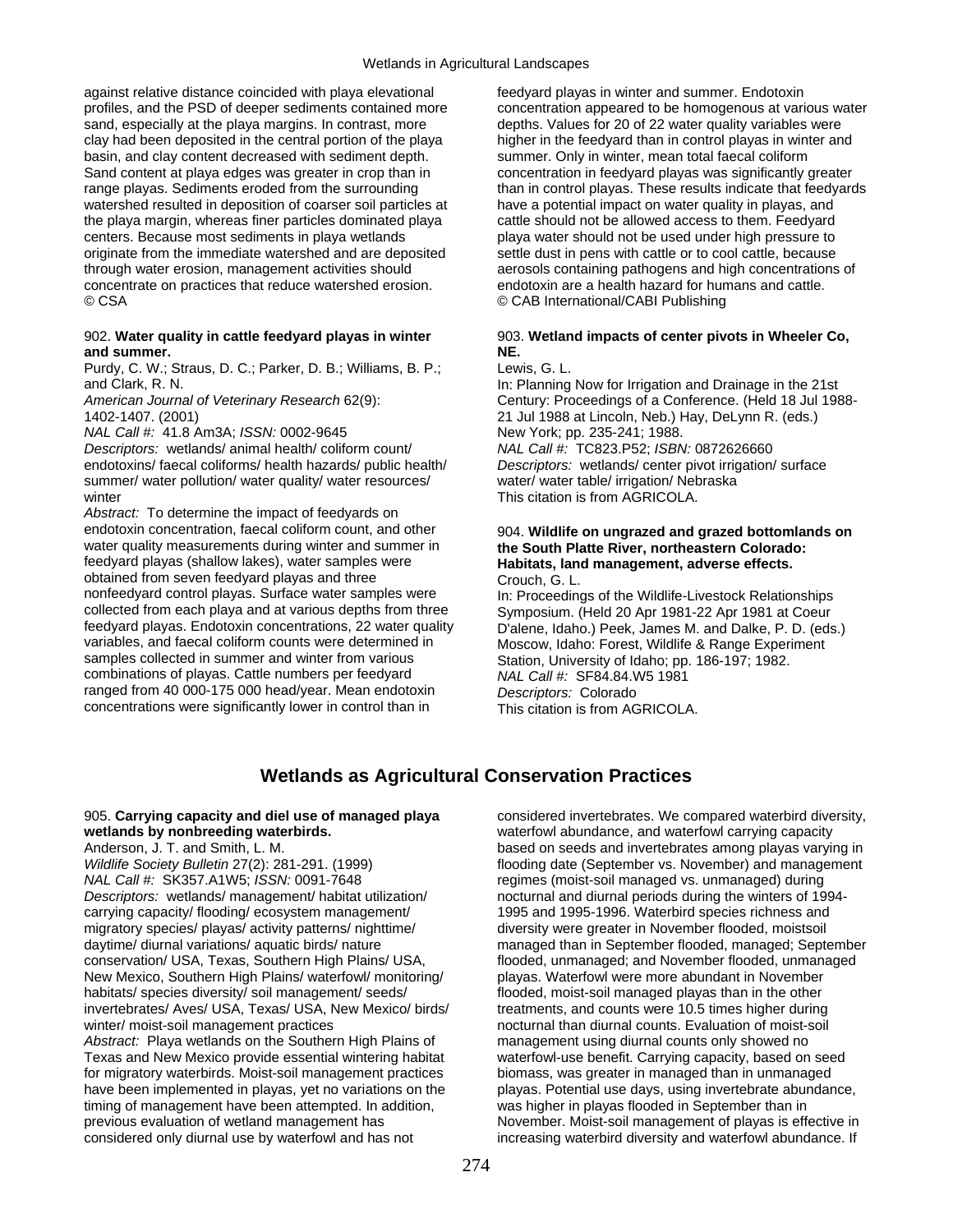the main purpose is to evaluate effectiveness of wetland management for waterfowl, then monitoring of nocturnal and diurnal use is essential. © CSA

# 906. **Effects of moist-soil management on playa wetland soils.**

Haukos, D. A. and Smith, L. M. *Wetlands* 16(2): 1443-149. (June 1996) *NAL Call #:* QH75.A1W47; *ISSN:* 0277-5212 *Descriptors:* wetlands/ playas/ soil water/ drawdown/ irrigation/ hydrogen ion concentration/ phosphorus/ limiting nutrients/ germination/ plant populations/ vegetation cover/ nutrient cycles/ nitrogen/ limiting factors/ atmospheric precipitations/ nutrients (mineral)/ soils/ water content/ ecosystem management/ arid environments/ environment management/ water in soils/ ecosystems and energetics/ protective measures and control

*Abstract:* We evaluated effects of moist-soil management on soils of eight playa wetlands for 2 years. Moist-soil management involves timed drawdown and irrigation of wetlands to promote germination, growth, and seed production of mudflat annuals for use by wintering waterfowl. Moist-soil management reduced soil resistance for germination ( $P = 0.02$ ), raised pH closer to neutrality ( $P$  $= 0.002$ ), but had no effect on soil moisture in the top 4 cm of soil ( $P = 0.16$ ; influence on soil moisture in the root zone is unknown) or on salinity measured as conductivity ( $P =$ 0.51). Moist-soil management did not affect nitrogen and phosphorus levels in playa soils over 2 seasons ( $P = 0.61$ ). As a percentage of available nutrients, more soil nitrogen was lost during the wetter year compared to the dryer year  $(P = 0.02)$  -- a trend that was reversed for soil phosphorus  $(P = 0.004)$ . More nitrogen was lost in the wetter year  $(P = 1.004)$ 0.02); whereas, more phosphorus was lost in the dryer year  $(P = 0.004)$ . This indicates potential changes in limiting nutrients depending upon local precipitation events. Apparently, nutrient cycling is rapid in playas, producing large amounts of biomass despite having lower soil nutrient pools compared to other inland freshwater wetlands. Moistsoil management is a sustainable and compatible practice for playa wetlands because it enhances naturally occurring events.

© CSA

### 907. **Evaluation of farmed playa wetlands as avian habitat using survey data and two rapid assessment techniques.**

Rivers, J. W. and Cable, T. T.

*Transactions of the Kansas Academy of Science* 106(3): 155-165. (2003)

*NAL Call #:* 500 K13T; *ISSN:* 0022-8443

*Descriptors:* wetlands/ playas/ agriculture/ aquatic birds/ biological surveys/ sampling/ habitat/ USA, Kansas *Abstract:* Playa wetlands contribute to the biological diversity of the southern Great Plains, yet many are modified by current farming practices. We surveyed 12 farmed playa wetlands from 1998-99 to (1) document seasonal avian use of these habitats and (2) assess the performance of two rapid assessment techniques, the Habitat Assessment Technique and the Wetland Evaluation Technique. Thirty-six bird species were observed on farmed playa wetlands, 42% of which are dependent on wetland habitats. In contrast, only 5 species were observed on upland reference sites in 1999, and none were

dependent on wetlands. Collectively, both rapid assessment techniques rated farmed playa wetlands as poor habitats because of the physical characteristics of study sites. Based on field observations and published work, we conclude that farmed playa wetlands provide habitat for many avian species and the rapid assessment techniques examined are unsuitable for assessing playa wetlands as avian habitat in Kansas. © CSA

### 908. **Hydrologic analysis model for screening wetland restoration sites in the Rainwater Basin, Nebraska.** Clemetson, D. J.

In: Hydraulics/Hydrology of Arid Lands (H2al). (Held 30 Jul 1990-2 Aug 1990 at San Diego, Calif.) New York: American Society of Civil Engineers; pp. 675-680; 1990.

*NAL Call #:* TC5.H845 1990; *ISBN:* 0872627713 *Descriptors:* wetlands/ hydrologic models/ mathematical models/ model studies/ Nebraska/ rainwater basin/ site selection/ wetland restoration/ agriculture/ aquatic habitats/ capital costs/ economic aspects/ hydrologic budget/ reservoirs/ statistical analysis/ storage volume/ water depth *Abstract:* Historically, the Rainwater Basin in south central Nebraska contained approximately 4000 wetlands. Today, over 90% of the wetlands have been lost, primarily due to drainage for agricultural purposes. With an increasing interest in the restoration of wetland habitats, a need has arisen for prioritizing candidate wetland restoration sites, which would ensure expenditure of funds on the best available sites. A hydrologic model has been developed as a tool to assist in screening candidate wetland sites for restoration in the Rainwater Basin. The Wetland Hydrologic Analysis Model (WHAM) was developed to perform daily analysis of the hydrologic budget of individual wetland basins. Inflows to the wetland, which are input data for the WHAM, were derived with the Streamflow Synthesis and Reservoir Regulation model, which was developed by the North Pacific Division of the US Army Corps of Engineers. Statistical analysis was performed on the simulated hydrologic parameters including surface area, water surface elevation, storage volume, and average depth to evaluate the hydrologic effectiveness of the proposed restoration for each site. Priorities for acquisition and restoration can be assigned to the individual wetlands based on the results of these analyses. (Author's abstract) © CSA

### 909. **Identifying sites for riparian wetland restoration: Application of a model to the Upper Arkansas River Basin.**

O'Neill, M. P.; Schmidt, J. C.; Dobrowolski, J. P.; Hawkins, C. P.; and Neale, C. M.

*Restoration Ecology* 5(Suppl. 4): 85-102. (Dec. 1997) *NAL Call #:* QH541.15.R45R515; *ISSN:* 1061-2971. *Notes:* Special issue: Riparian Restoration. *Descriptors:* wetlands/ USA, Upper Arkansass R./ rehabilitation/ river basins/ riparian land/ site selection/ priorities/ soil water/ preservation/ reach/ model studies/ geographical information systems/ aerial photography/ energy/ environmental restoration/ models/ riparian environments/ geographic information systems/ vegetation patterns/ USA, Colorado/ rivers/ habitat improvement/ environmental protection/ pollution control/